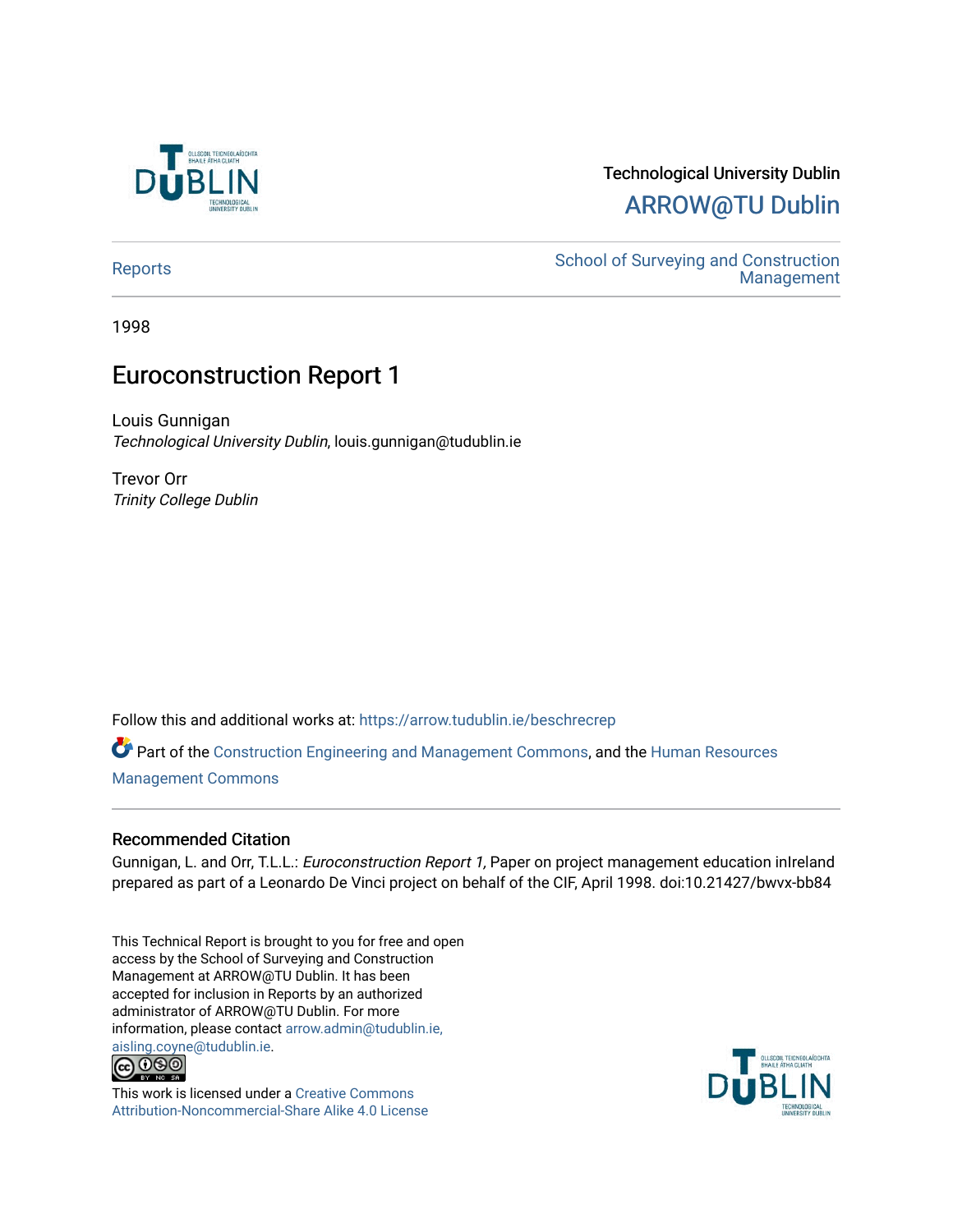# **CONSTRUCTION INDUSTRY FEDERATION**

and

# **TRINITY COLLEGE DUBLIN**

**Ireland**

**LEONARDO DA VINCI PROJECT**

# **EUROCONSTRUCTION**

# **Report 1**

Prepared by:

**L. Gunnigan - Trinity College, Dublin**

**T. L. L. Orr - Trinity College, Dublin**

5 April 1998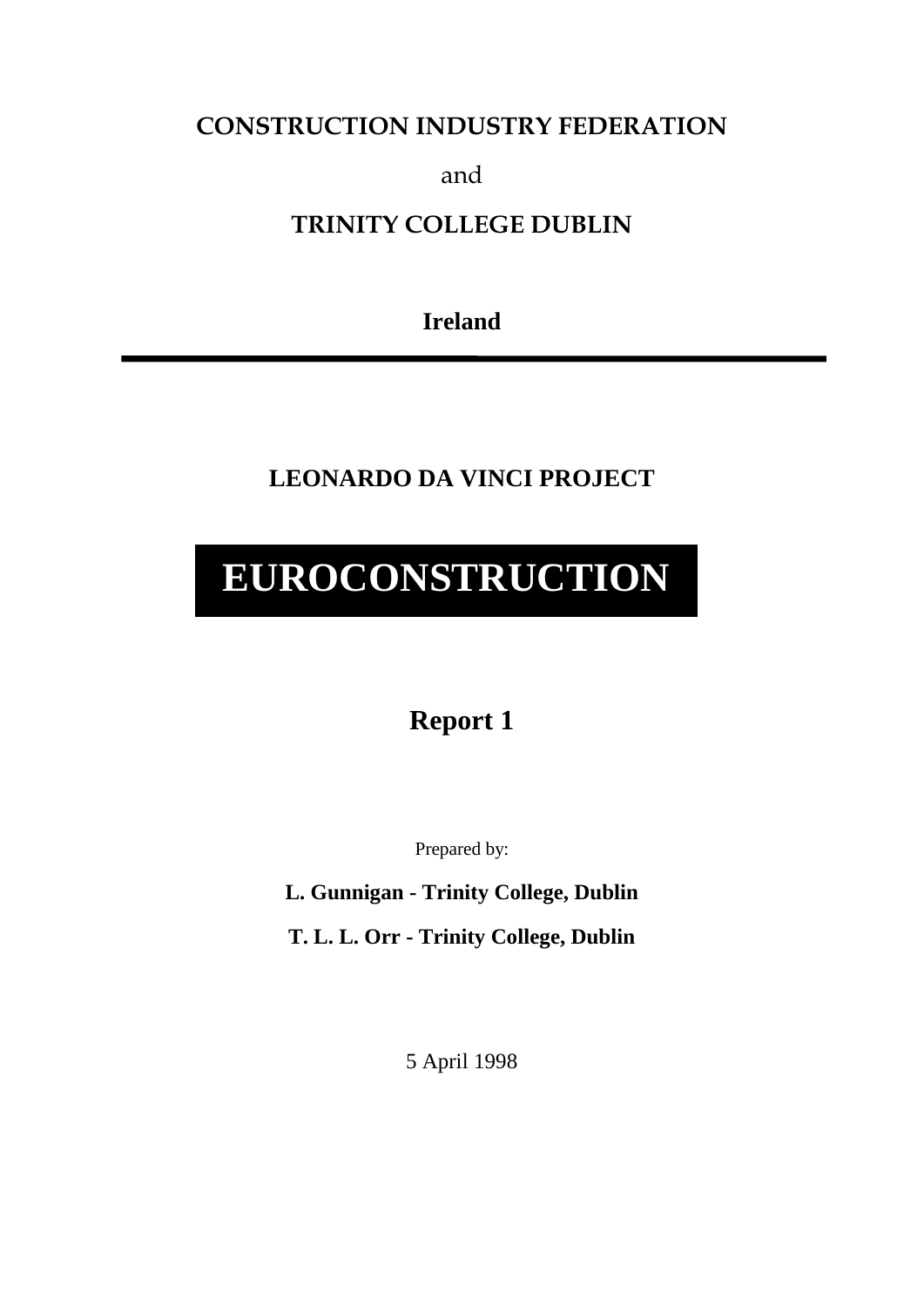# **CONTENTS**

| <b>INTRODUCTION</b>                                                  | $\boldsymbol{2}$ |
|----------------------------------------------------------------------|------------------|
|                                                                      |                  |
| <b>SECTION 1</b>                                                     | $\mathbf{3}$     |
| <b>INTERNATIONAL COMPARISONS</b>                                     | 4                |
| <b>CONSTRUCTION INVESTMENT CYCLE</b>                                 | 5                |
| <b>EU FUNDING POST 1999</b>                                          | 6                |
| <b>IMPACT ON PROJECT MANAGEMENT AND PROJECT FINANCING</b>            | 9                |
| <b>CONCLUSIONS</b>                                                   | 10               |
| <b>SECTION 2</b>                                                     | 11               |
| <b>INTRODUCTION</b>                                                  | 11               |
| SURVEY TO IDENTIFY NEEDS OF PROJECT MANAGEMENT AND PROJECT FINANCING | 11               |
| <b>CONCLUSIONS</b>                                                   | 15               |
| <b>SECTION 3</b>                                                     | 16               |
| <b>INTRODUCTION</b>                                                  | 16               |
| <b>EDUCATIONAL &amp; TRAINING COURSES</b>                            | 16               |
| <b>CONCLUSION</b>                                                    | 21               |
| <b>CONCLUSION</b>                                                    | 22               |
| <b>APPENDIX 1</b>                                                    | I                |

**EDUCATION FOR PROJECT MANAGEMENT I**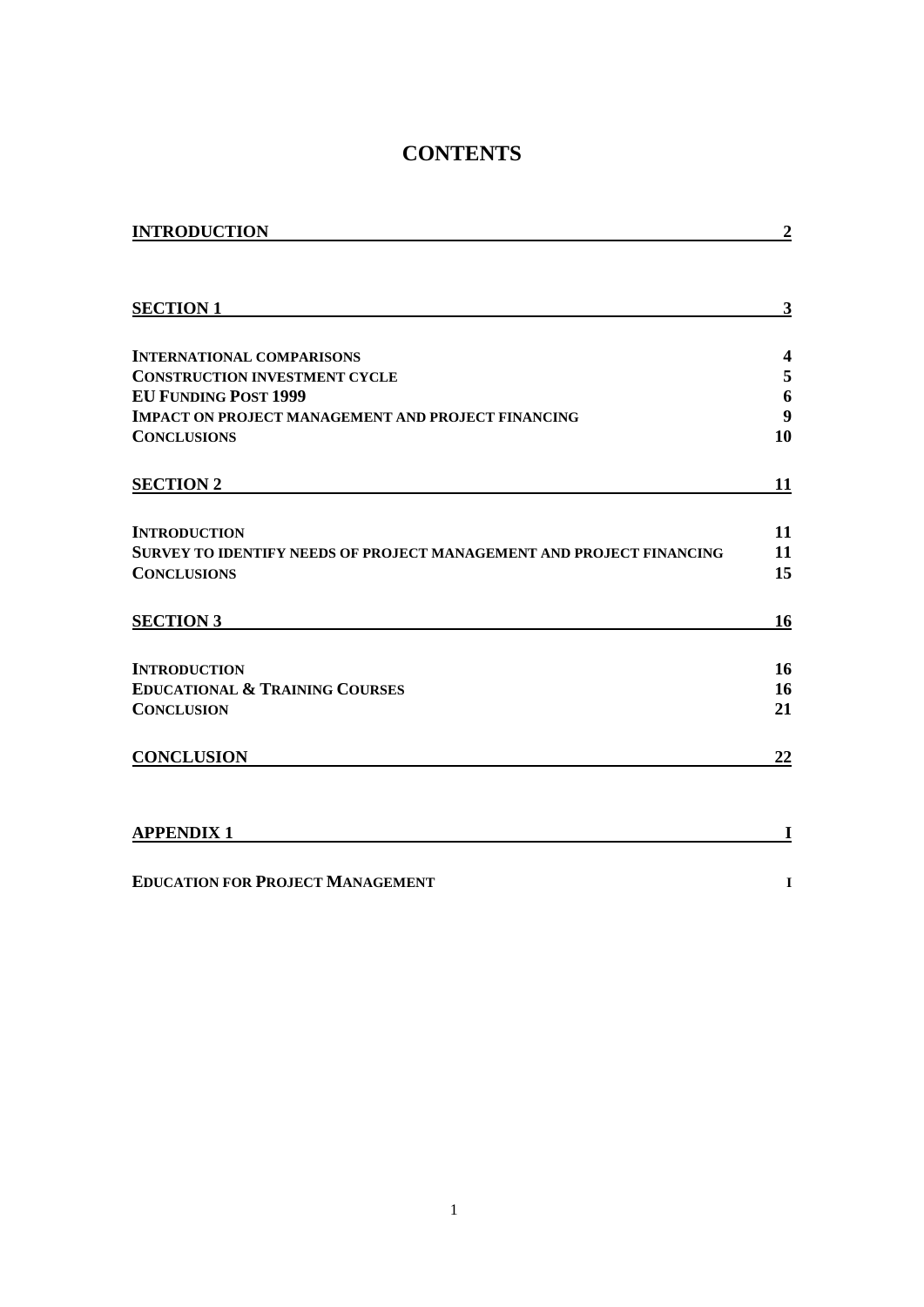# **Introduction**

This report was prepared on behalf of the Construction Industry Federation as Ireland's initial contribution to the Leonardo da Vinci Project: Euroconstruction.

The report is divided into 3 sections.

Section 1 concentrates on the recent and likely future changes in the structure of the Irish construction market and the impact of these changes on project management and project financing. The recent growth of the industry is documented and predictions for the future of the industry in Ireland are summarised. The conclusions reached show that an increased involvement in the financing of public projects is required from the private sector if current levels of construction activity are to be maintained.

Section 2 identifies the needs of construction companies and project management specialists in the areas of project management and project financing. The findings show that an increased level of training, particularly in the area of project financing is required.

Section 3 reports on the existing educational and training courses in Ireland, both public and private, on project management and project financing. The report concurs with the results of the survey in section 2, that the area of project financing is not well catered for at present.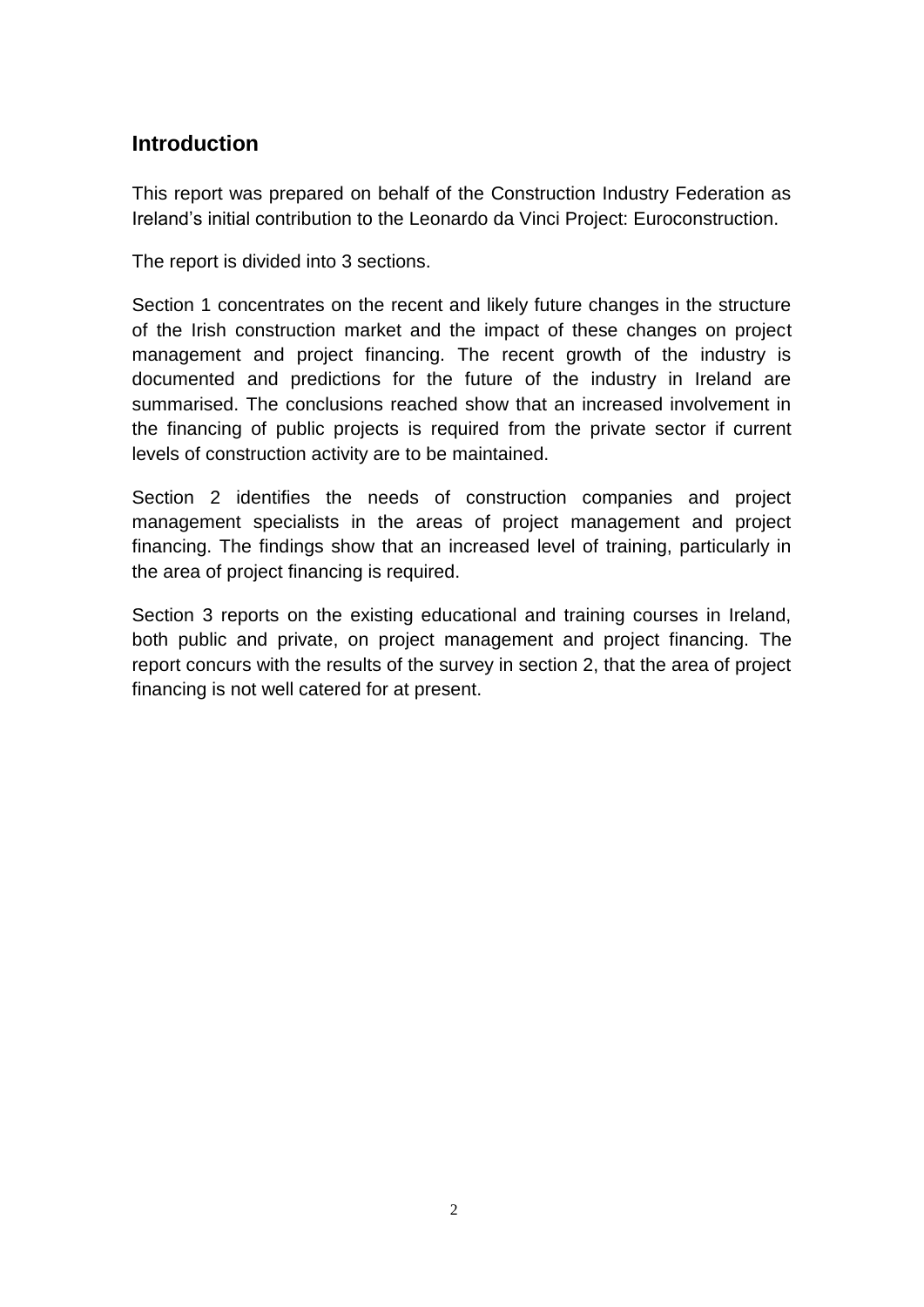# **Section 1**

*Report on the recent and likely future changes in the structure of the Irish construction market and the impact of these changes on project management and project financing.*

After a period of declining output (-7%) in 1992 and 1993, the Irish construction industry experienced a period of rapid growth between 1994 and 1996 - when output is estimated to have increased by a cumulative 40%. Output further increased at a rate of over 11% in 1997 and is forecast to grow at a rate of 8% in 1998.

The main positive factors affecting the performance of the industry have been the continuing rapid growth of the economy (average 4.5% per annum since 1991); the large volume of inward industrial investment; significant growth in employment and real disposable incomes; the ready availability of mortgage finance at relatively low interest rates (currently around 7% APR); and the success of the Urban Renewal Scheme underpinned by tax incentives.

An all time record of 33,700 houses were built in 1996. This was exceeded in 1997 when in excess of 38,000 houses were completed and a similar output is expected in 1998.

The value of the output of the construction sector exceeded IR£7 billion in 1997 and is expected to reach IR£8 billion in the current year. The industry now accounts for 17% of total economic activity in the State and is now significantly bigger than the output of the agricultural sector (£3.5 billion) and the tourism sector (£2.3 billion).

The Public Capital Programme (PCP), which is published by Government annually as part of the budgetary and estimates process, sets out planned capital expenditure by the State, State bodies and local authorities. The PCP affecting construction totalled £1.85 billion in 1996 and represented almost onethird of total building output. This includes project finance, loans and grant aid support. The construction element of the PCP has grown by just under 10% per annum, in real terms, since 1989 - with the assistance of substantial funding from the European Union (EU) under the Community Support Framework.

The bringing of Ireland's infrastructure gradually up to European standards has been greatly assisted by grant funding from the EU. A total of approximately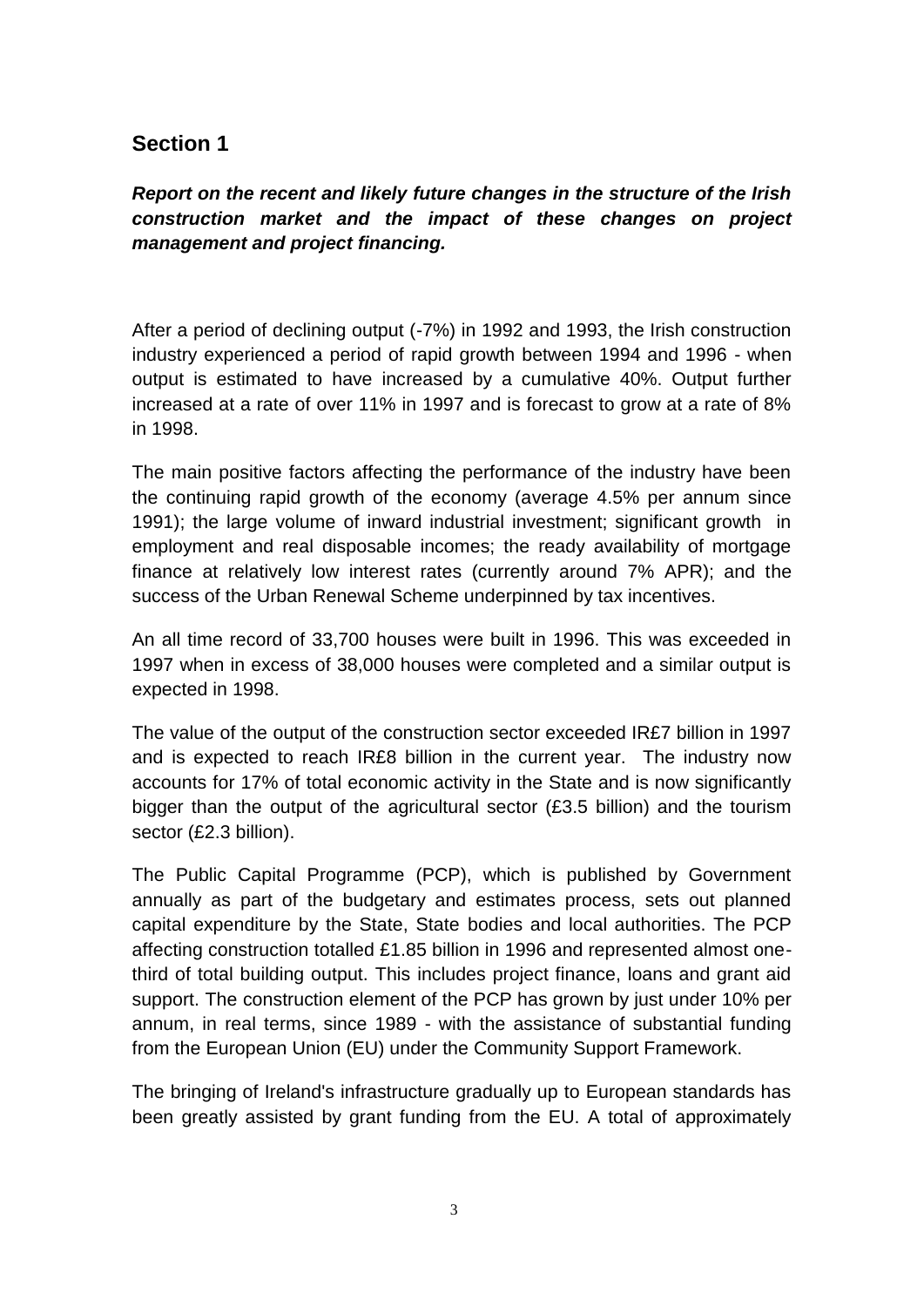IR£4.7 billion worth of construction investment will be grant aided in Ireland by the EU over the period 1994 to 1999.

Ireland also has the fastest growing construction sector in the EU as demonstrated by the figures in Table 1 which are the percentage changes in GNP for various EU countries (Source: ESRI Quarterly Commentary).The prospects for the construction industry between now and the end of the century are good. The positive economic, monetary and demographic factors underlying the recent excellent performance of the industry look set to continue for the foreseeable future .

| GNP - % change  |      |      |
|-----------------|------|------|
| <b>Country</b>  | 1996 | 1997 |
| UK              | 25   | 2.75 |
| Germany         | 1.5  | 2    |
| France          | 1.5  | 2.5  |
| Italy           | 0.75 | 1    |
| <b>Ireland</b>  | 6.5  | 5.5  |
| <b>Total EU</b> | 1.5  | 2.5  |

#### **Table 1. Percentage change in GNP for various EU countries**

Direct employment in the construction industry has now reached 100,000 which compares with the figure of 70,500 in April 1993. The outlook for 1998 is for continuing strong growth in employment of approximately 6,000. Allowing for indirect employment, the total number of people employed in the construction industry is now over 135,000, equivalent to 10% of the total number employed in the country. The construction industry has accounted for 14% of the total increase in employment throughout the economy since 1993 and this increases to over 20% when the full multiplier impacts are taken into account.

The continuing strong recovery in construction has major benefits for the Exchequer as over 30% of the money spent on construction represents state revenue. Furthermore, increased activity translates immediately into increased employment which reduces social welfare costs.

#### *International comparisons*

The *Strategic Review of the Construction Industry (1997)* published jointly by the Department of the Environment and the Construction Industry Council draws the following international comparisons between Ireland and other EU Member States: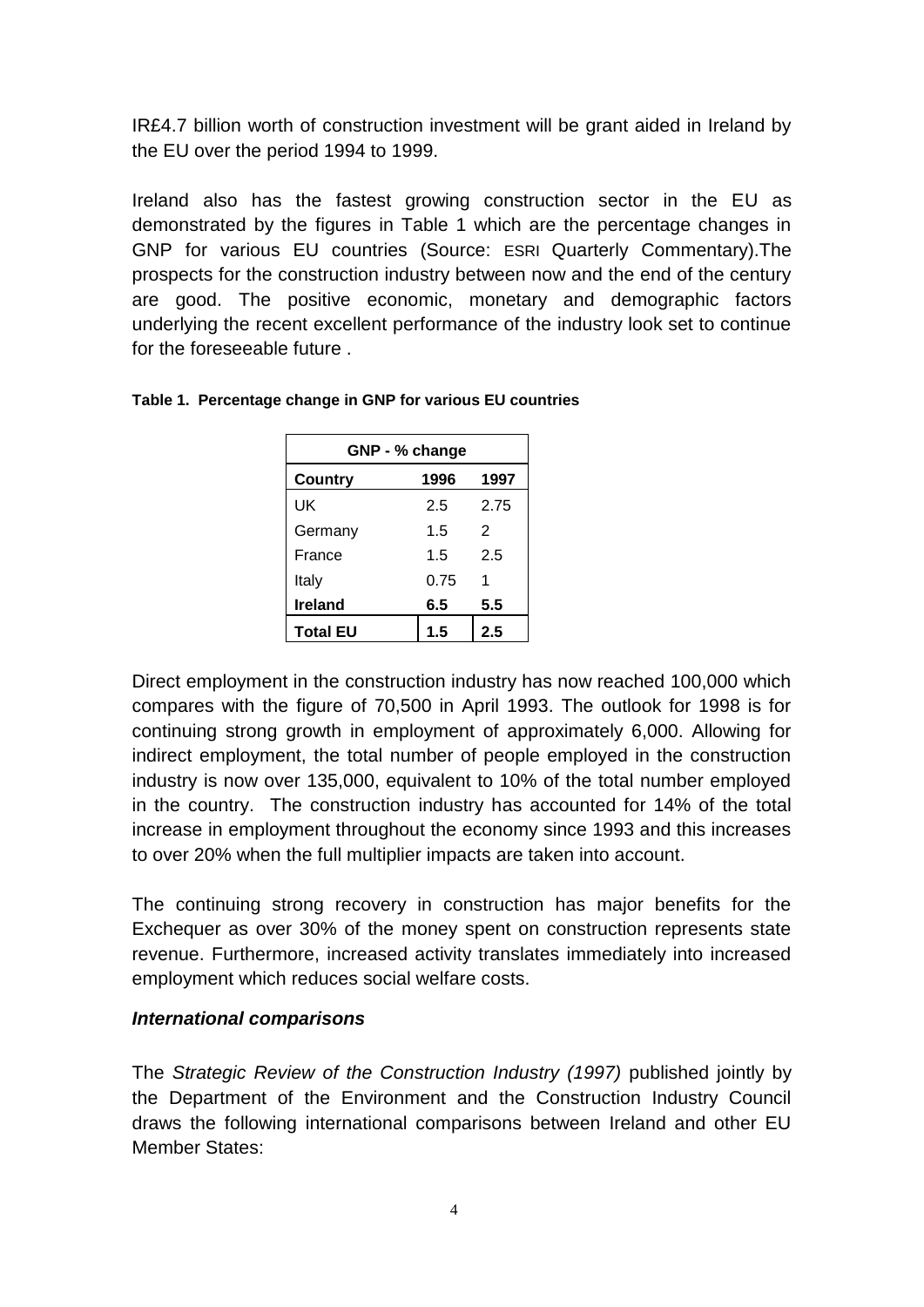- In 1994, fixed investment represented about 15% of GDP in Ireland, which was lower than the EU average (18%). Current figures are not yet available but it is generally agreed that this gap is reducing.
- Construction represented 62% of total fixed investment in 1994, which was above the EU average (58%).
- Housing investment in 1993 represented 47% of construction investment, which was higher than the EU average (43%).
- The cumulative growth in construction output in Ireland since 1994 is not matched in any other EU Member State.
- Construction output represented 13% of GDP in Ireland in 1995, which was higher than the EU average (12%).
- Construction output per capita (1995) in Ireland (1800 ECUs) was lower than the EU average (2000 ECUs).
- The number of houses built per 1000 population in Ireland (6.3 1992; 9.4 1996) is significantly higher than the EU average (5.3 - 1992).
- The market for construction work and building products in Ireland (1995) represents about 1% of the EU Internal Market.
- Ireland's construction costs at 1994 figures were significantly lower than the EU average (residential buildings - 64%; non-residential buildings - 86%; civil engineering - 73%; total construction - 71%).

# *Construction investment cycle*

Construction investment in Ireland, as in all free enterprise economies, is cyclical. Private sector investment is the most volatile component and is responsive to expectations of economic (market) growth at home and abroad. Other factors affecting this volatility are the monetary climate (availability and cost of finance) and the fiscal climate (elements of tax regime particularly affecting construction e.g. mortgage interest tax relief, urban renewal tax incentives).

Public sector investment has also fluctuated, but less markedly than private sector investment. The scale of public investment depends on a variety of factors - including assessments of needs and policy on the public finances. The PCP has grown strongly in real terms each year since 1989, with the assistance of funding from the EU. This has had a major impact in limiting a downturn in construction demand between 1991 and 1993, relative to the experience of certain other EU Member States, and in the subsequent strong growth in construction activity between 1994 and 1998 inclusive. The industry however should not rely unduly on the PCP to stabilise the long term demand in construction for the following reasons: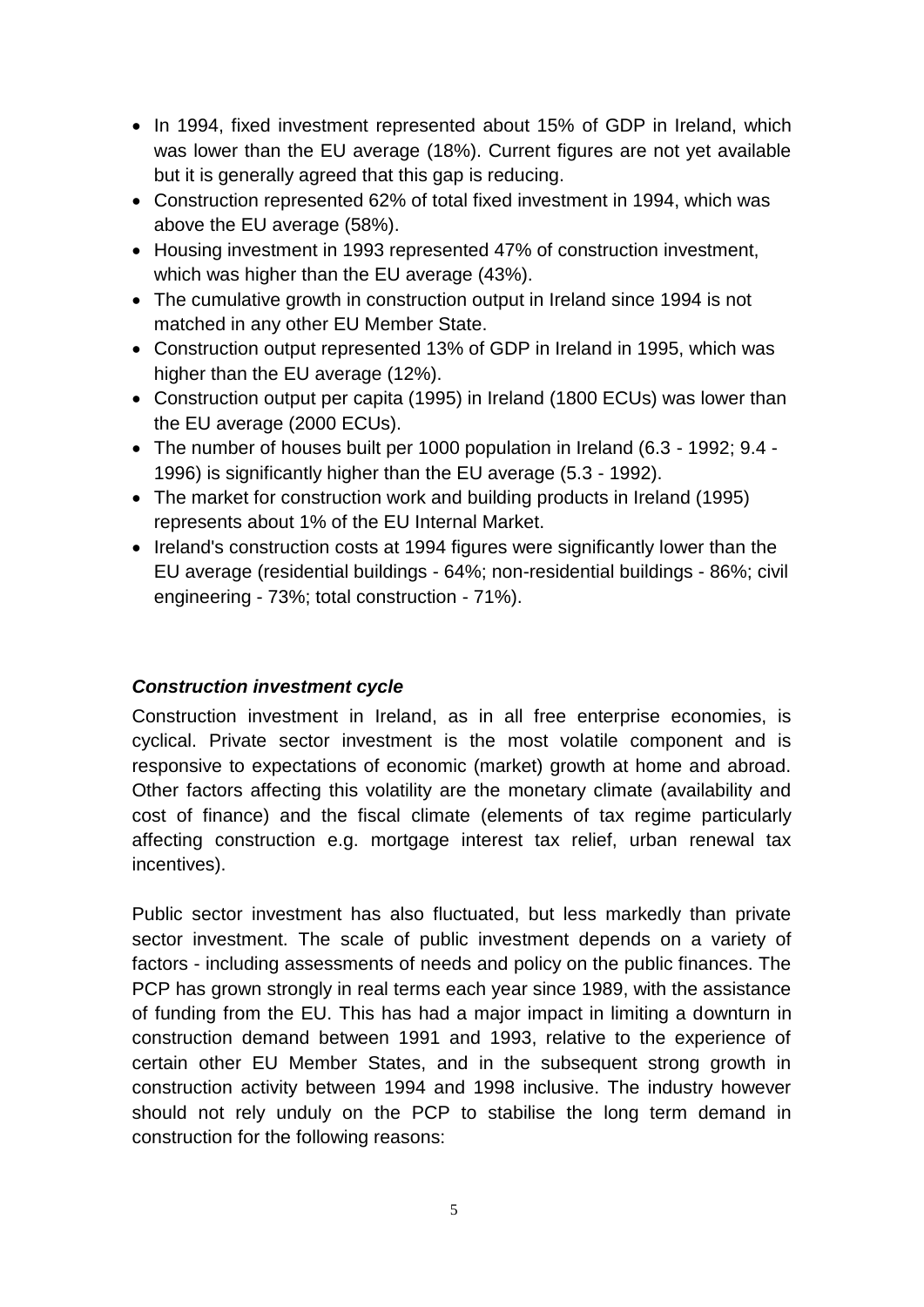- 1) The difficulty world-wide, of reliably forecasting investment. The performance and prospects of the industry varies between the key sub-sectors: housing, civil engineering and general building. This makes it virtually impossible to time accurately the release of additional public investment to offset a predicted falloff in private investment;
- 2) Constraints affecting public expenditure in the interest of prudent budgetary management and a reduction of the overall tax burden. In addition, the Maastricht criteria governing eligibility for membership of the Economic and Monetary Union (EMU) impose a financial discipline on EU Member States wishing to participate in the EMU. Financing increases in the PCPin an economic downturn when tax receipts are under pressure will be increasingly difficult due to the constraints of the stability pacts which Ireland will be obliged by post 1999.
- 3) Expenditure on many areas of public investment is driven by increased demand to facilitate sustained economic growth and are therefore likely to be of a cyclical nature.

The PCP is primarily designed to finance priority public investment needs, having regard to the financial capacity of the Exchequer. A secondary benefit of the PCP is its positive impact on construction output. Maintenance of the PCP in real terms, would have a stabilising effect on output.

# *EU Funding Post 1999*

EU assisted construction works in Ireland will total an estimated IR£4,7 billion (1994 prices) over the period 1994-1999.The great bulk of this projected capital expenditure is on transport infrastructure (46%), industrial development (17%) and environmental services (13%).

Payments made under the structural funding arrangement were made on the basis of the "Objective One" status assigned to Ireland for the last round of disbursement of EU funding. Such status is assigned to the EU's poorest regions - those with less than 75 per cent of the EU average per capita GDP.

However, during 1994-96 - the period used for assessing funding entitlements for the next round - Ireland's per capita GDP was approximately 90 per cent of the EU average, a level which precludes entitlement to Objective One status. Agenda 2000 proposes a "soft landing" with Ireland's £800 million a year share of EU structural funds substantially preserved in the first two years of the next century. However, Ireland will then face substantial annual cuts until the year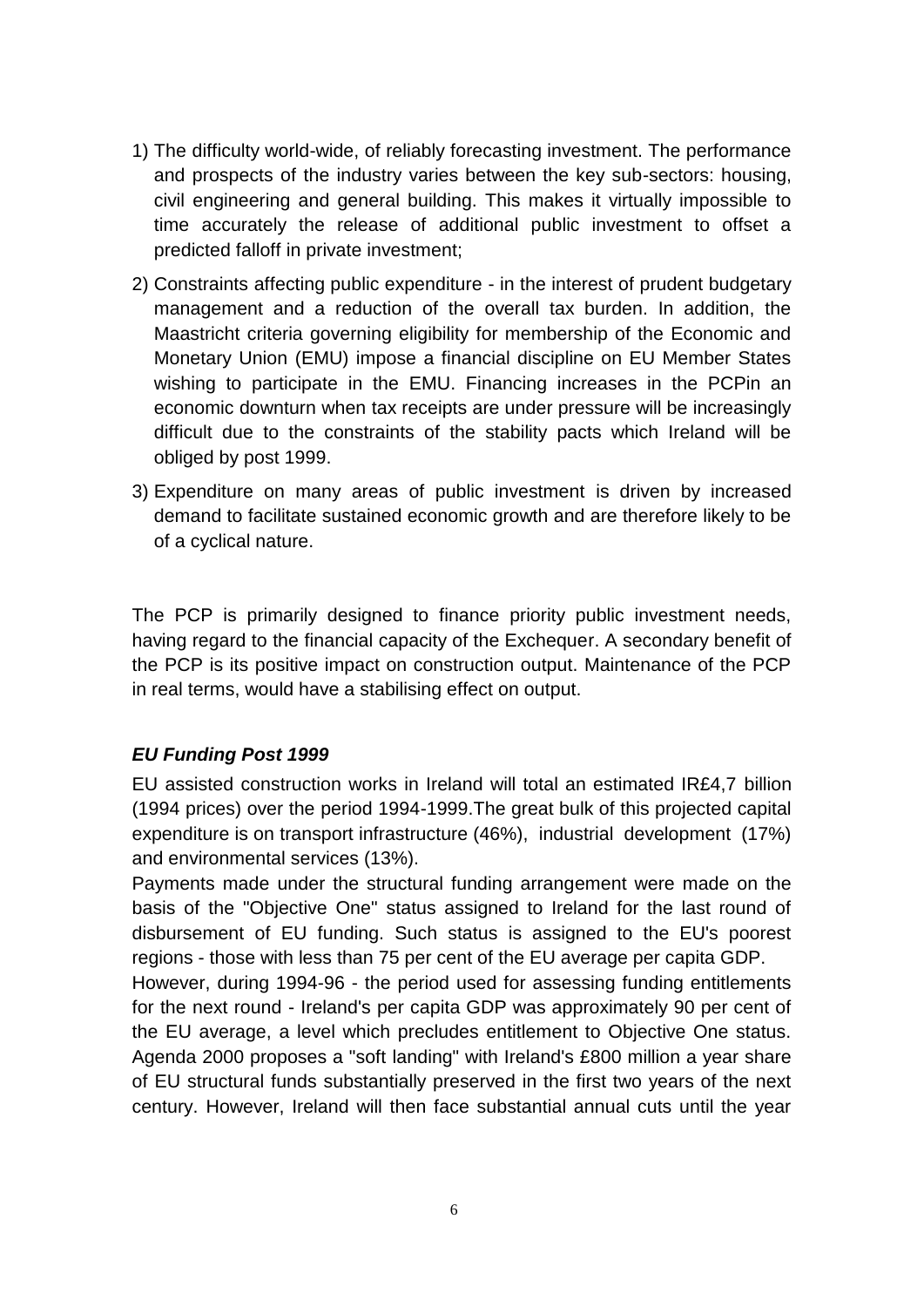2006, when it will receive just 20 per cent of the £800 million which is now being received.

To offset the drop slightly, Ireland may benefit from the allocation after the midterm review of a 10 per cent reserve designed to reward those countries which make good use of the funding. However, in 2006 Ireland is likely to fall into the "Objective Two" category - that for areas going through industrial restructuring or rural decline. Arrangements for funding after that are not yet decided but the likelihood is that the then new EU states, such as Poland, Estonia and Slovenia, will take a substantial proportion of the available funding.

Cohesion funds of up to £200 million per year have been paid to Ireland since 1994 for use on major infrastructural projects, such as roads, water supply projects, etc. For the period 1994-99, states with under 90 per cent of average EU GNP per head qualified for cohesion funds. Ireland will qualify until the 2004 midterm review of the next round of EU funding as eligibility is based on the average GNP per head during 1995-97, during which Ireland's figure stood at 85.7 per cent of the EU average. It has since risen above the 90 per cent threshold so Irish access to cohesion funding will almost certainly be cut off in the mid-term review. Up to 2003, Ireland will receive 9 per cent of the total EU cohesion fund, which amounts to some £220 million per annum. After that, this source of funds to Ireland appears certain to be cut off completely, based on our current GNP level.

Circumstances are changing. As the economy is forecast to grow at twice to three times the EU average over the next decade the following observations could be made:

- Ireland's infrastructure endowment will need to grow apace.
- A significant economic infrastructure development lag is already evident with congestion clearly a problem in many areas.
- EMU restrictions on the government's borrowing requirement suggest a new approach to the financing of public infrastructure and the provision of public services.
- By the year 2004 there will be a very sharp shortfall in EU Cohesion and Structural Funds which at present account for around 22% of the PCP.
- Private sector savings are growing, while the investment rate in infrastructure is among the lowest in the EU.

It is generally accepted within the industry that public funding will not be enough to sustain output in the early years of the next century. It is for that reason that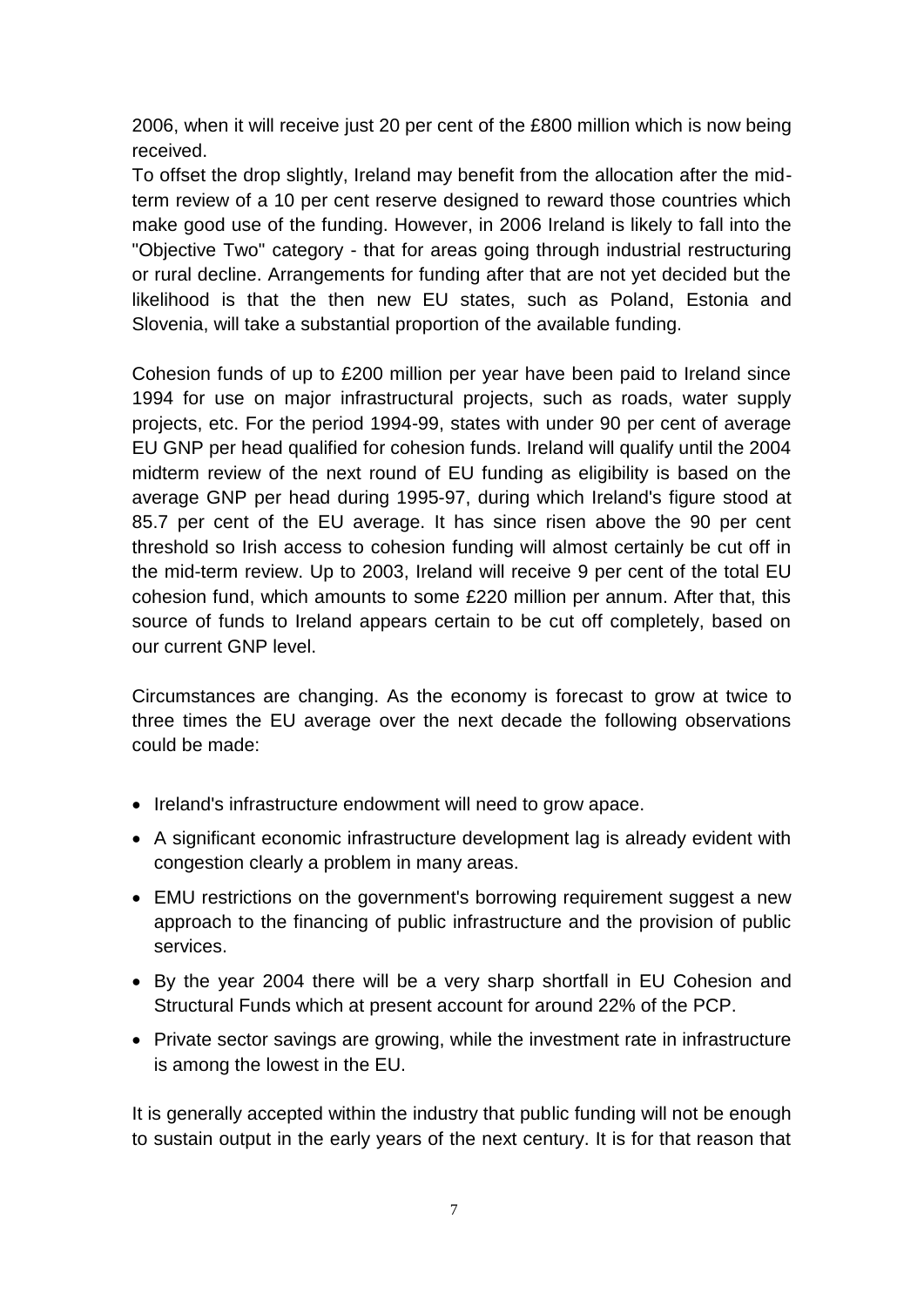the other funding options are being explored. One such option is that of Public-Private Partnership (PPP).

A PPP is a partnership between public sector organisations on the one hand and private sector investors and businesses on the other, for the purpose of designing, planning, financing, constructing and/or operating an infrastructure project or a service normally provided by the State. Essentially, for the State, PPP shifts expenditure from capital spending now to future current spending.

The idea of the private sector investing in public infrastructure projects is not new. Nor is the concept of the private sector delivering public services. In the past, very few such schemes have been tried in Ireland, primarily because the Exchequer can borrow at cheaper rates than the private sector.

The key feature for a successful PPP is the allocation of project risks between the public and private sectors according to each party's ability to manage and bear these risks The sensible distribution of risk can help broker deals faster and instil confidence between the contracting parties.

Private sector financing is not just about the private sector financing capital projects in return for an income stream, it makes use of private sector skills and management expertise to deliver public services more efficiently. Essentially this involves providing input at the design stage; delivering the best construction price or the most competitive cost base; arranging the necessary financing; and providing high quality project management.

PPPs are commonplace across the EU and are regarded as an essential feature in the financing of infrastructure. In mainland Europe France has, perhaps, developed the concept to the greatest extent with the "shared risk concession" between public and private partners being the most frequently used method of project financing. This mechanism is designed to yield an adequate rate of return for both parties. French local authorities have considerable experience of PPPs. With EU funding, PPPs are in progress in Portugal (Tagus Bridge) and Greece (Spata airport). New Member States too are testing the PPP formula. Finland used a Design, Build, Finance and Operate contract to up-grade a 70km stretch of primary road network. The rail link between Stockholm airport and the city's central railway is another example of a PPP. In the UK, the Private Finance Initiative (PFI) has increased the involvement of private sector finance in public sector projects such infrastructure, health and education services, social welfare payment systems and prison services.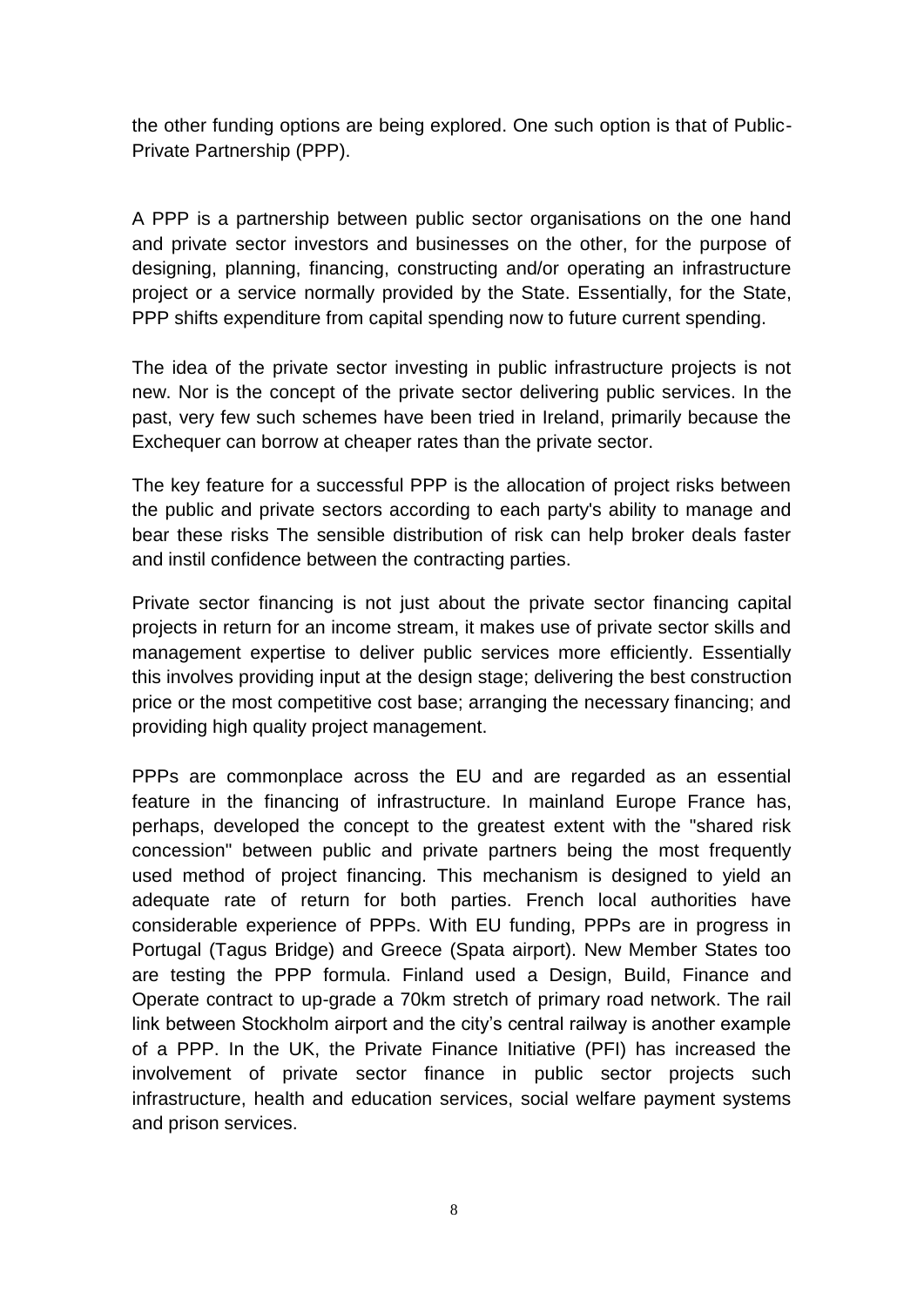#### *Impact on project management and project financing*

The use of PPP as a means of construction would cause a shift in the control of projects from the clients to project management consortia. Consequently this would necessitate the acquisition of skills in the areas of project management and project financing by these consortia. Construction companies already use skills in the management of the construction phase of contracts but involvement in PPPs would require commitment to all the phases of projects from inception through to and beyond completion of the construction phase. A number of Irish contractors have already acted as Project Managers, guiding large projects from inception through to completion. The level of management in these projects however was generally confined to the control of the design and construction phases, it did not normally encompass the financing of the project or the operation of the facility after completion of the construction phase.

The consortium would therefore consist of contractors and other organisations with expertise in areas such as long term financing, banking and facilities management.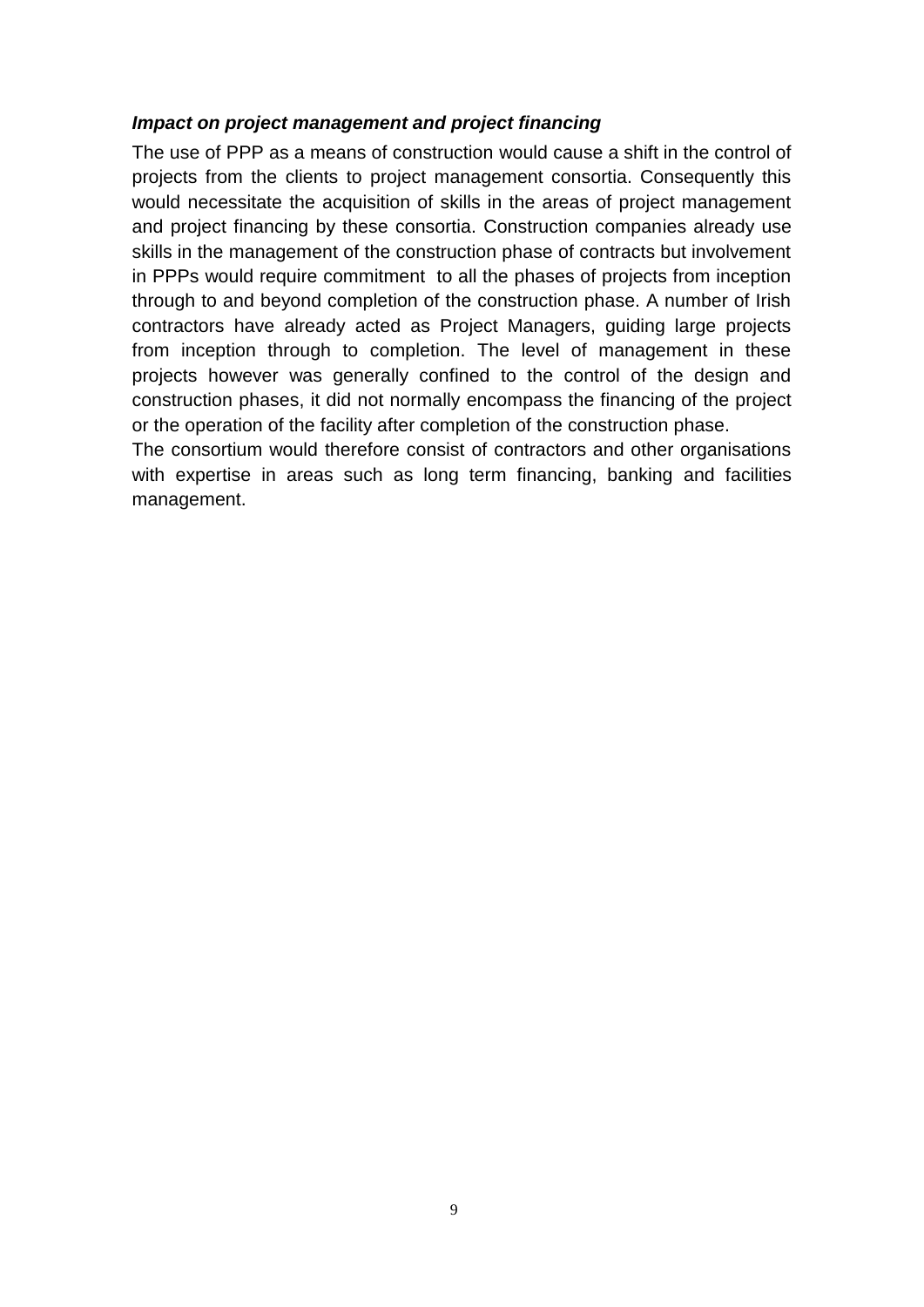# *Conclusions*

- 1. Ireland's construction industry has experienced a period of substantial growth from 1993 to 1998. Strong growth is forecast to continue at least until the year 2002.
- 2. The level of EU funding currently being received has had a major positive impact on growth in the industry. This level of funding will gradually decrease as Ireland's GDP approaches the EU average. Plans must now be put in place to cope with this anticipated reduction in funding.
- 3. Ireland's infrastructure will not have reached the standard of that in other EU countries by the time EU funding is reduced. The level of capital funding must then be sustained through either increased funding from the Exchequer or the formation of a number of Public Private Partnerships (PPP) to carry out key infrastructural projects.
- 4. The project management skills currently available in Irish construction have been used in the design and construction phases of projects rather than over the entire life-cycle of the structure, with a small number of notable exceptions (for example, the construction of toll bridges by National Toll Roads). Project financing experience within Irish construction companies is also concentrated on the period up to completion of the structure rather than over the entire life-cycle of the structure. Acquisition of such skills would be necessary for any company considering embarking on a PPP type project.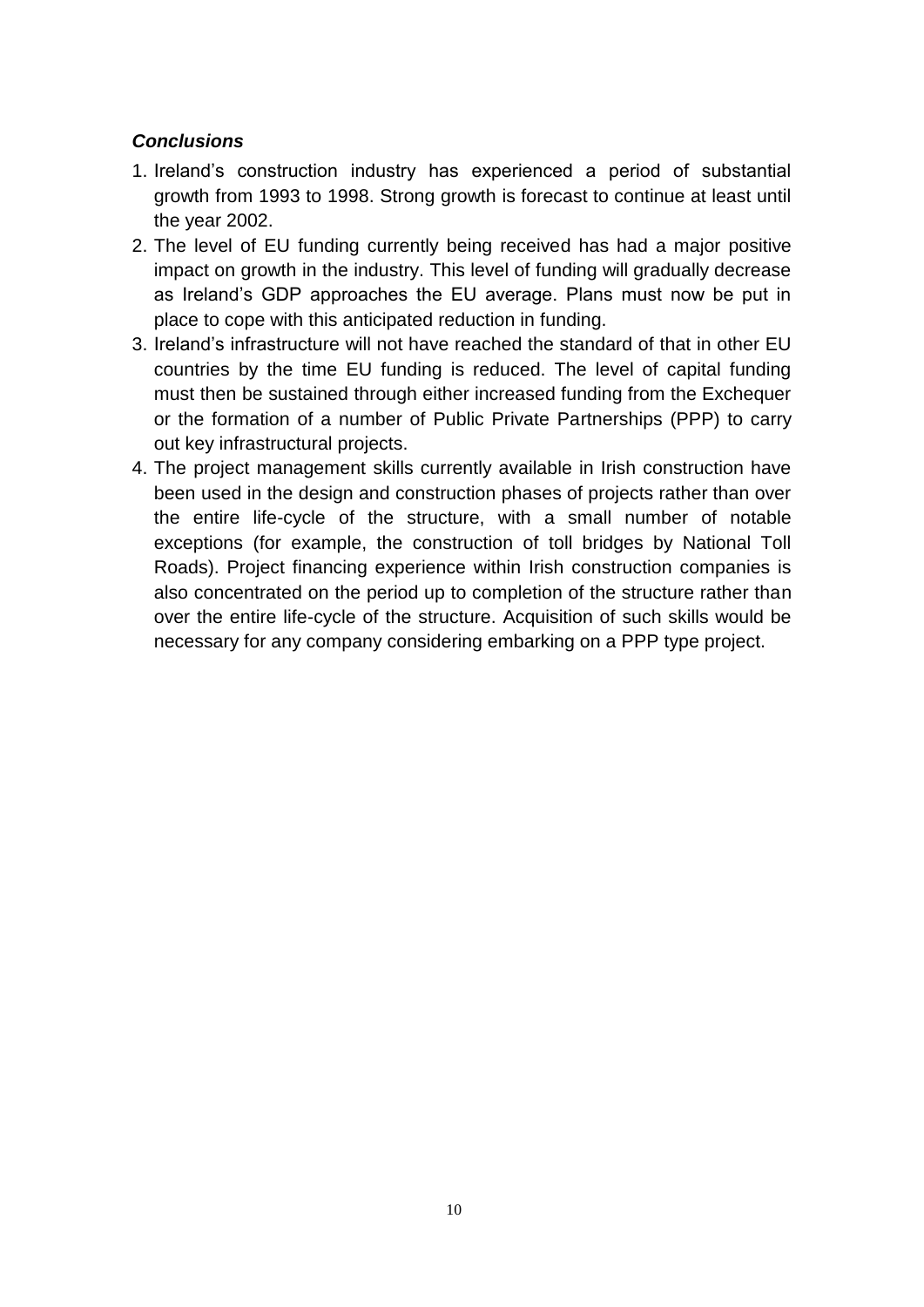# **Section 2**

# *Identification of the needs of construction companies and project management specialists in the areas of project management and project financing*

# *Introduction*

While the skills of project management would appear to be available at a specific level in at least some contracting organisations, the availability of project financing skills to the level required in a PPP type project are not generally apparent. In order to establish the needs of the industry in relation to the areas of project management and project financing, a survey was carried out among Irish contractors and practising project management specialists.

The following groups were represented among those who replied to the survey:

- independent project management consultants
- individuals working for construction related consultancy organisations
- senior managers within construction companies
- construction managers and quantity surveyors working at project level within large construction organisations
- facilities managers

# *Survey to identify needs of project management and project financing*

Those participating in the survey were asked to respond to the following questions:

- 1. Define your understanding of the term "Project Manager"?
- 2. Identify the needs in project management among senior management in construction firms and among project managers in construction?
- 3. What skills are required by a Project Manager?
- 4. In your opinion, are the training and educational opportunities currently available in Ireland adequate to prepare an individual for a career in project management?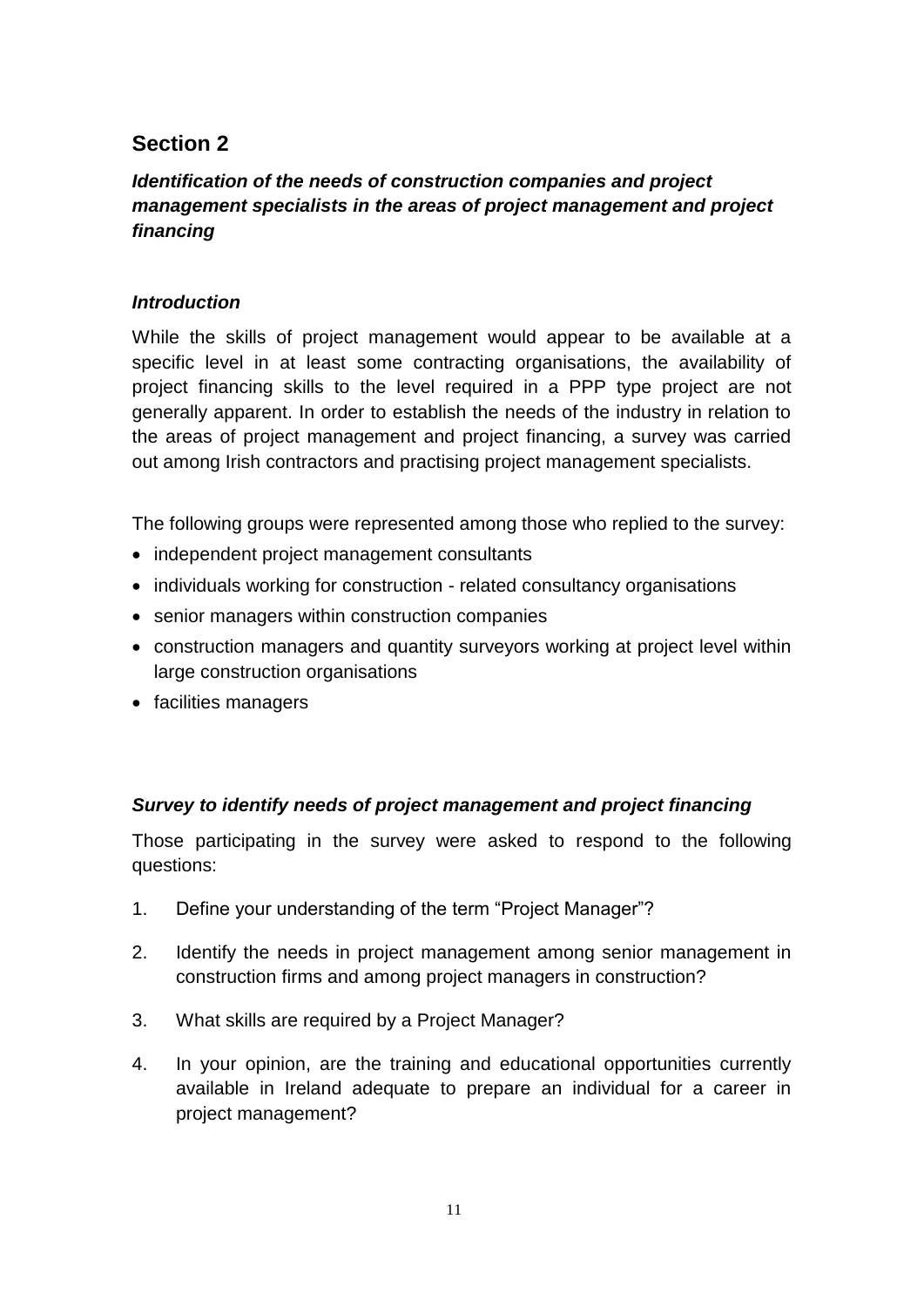- 5. What changes, if any, would you suggest should be made to our educational and training facilities in order to provide better preparation for a career in project management?
- 6. What are the needs in project financing among senior management in construction firms and among project financiers in construction?
- 7. What skills are required by a Project Financier ?
- 8. In your opinion, are the training and educational opportunities currently available in Ireland adequate to prepare an individual for a career in project financing ?
- 9. What changes, if any, would you suggest should be made to our educational and training facilities in order to provide better preparation for a career in project financing ?
- 10. Please comment on any aspect of the needs of clients or contractors in the area of project financing or project management.

The responses to question 1 described the role of the Project Manager as that of the client's representative who was responsible for all aspects of the project from inception to completion. A small number of respondents, while concurring with this use of the title Project Manager, referred to the alternative use of the title to describe the contractor's representative on site.

Question 2 produced a list of needs which concentrated on the need for training in the following areas:

- communication skills
- contractual and legal aspects
- information technology.

Also highlighted was the need to promote an understanding of the role of the Project Manager among clients and other construction professionals.

The responses to question 3 divided the skills required into two areas: interpersonal and organisational. Technical knowledge was also identified as essential.

Inter-personal skills included those of: leadership, motivation, negotiation and conflict resolution.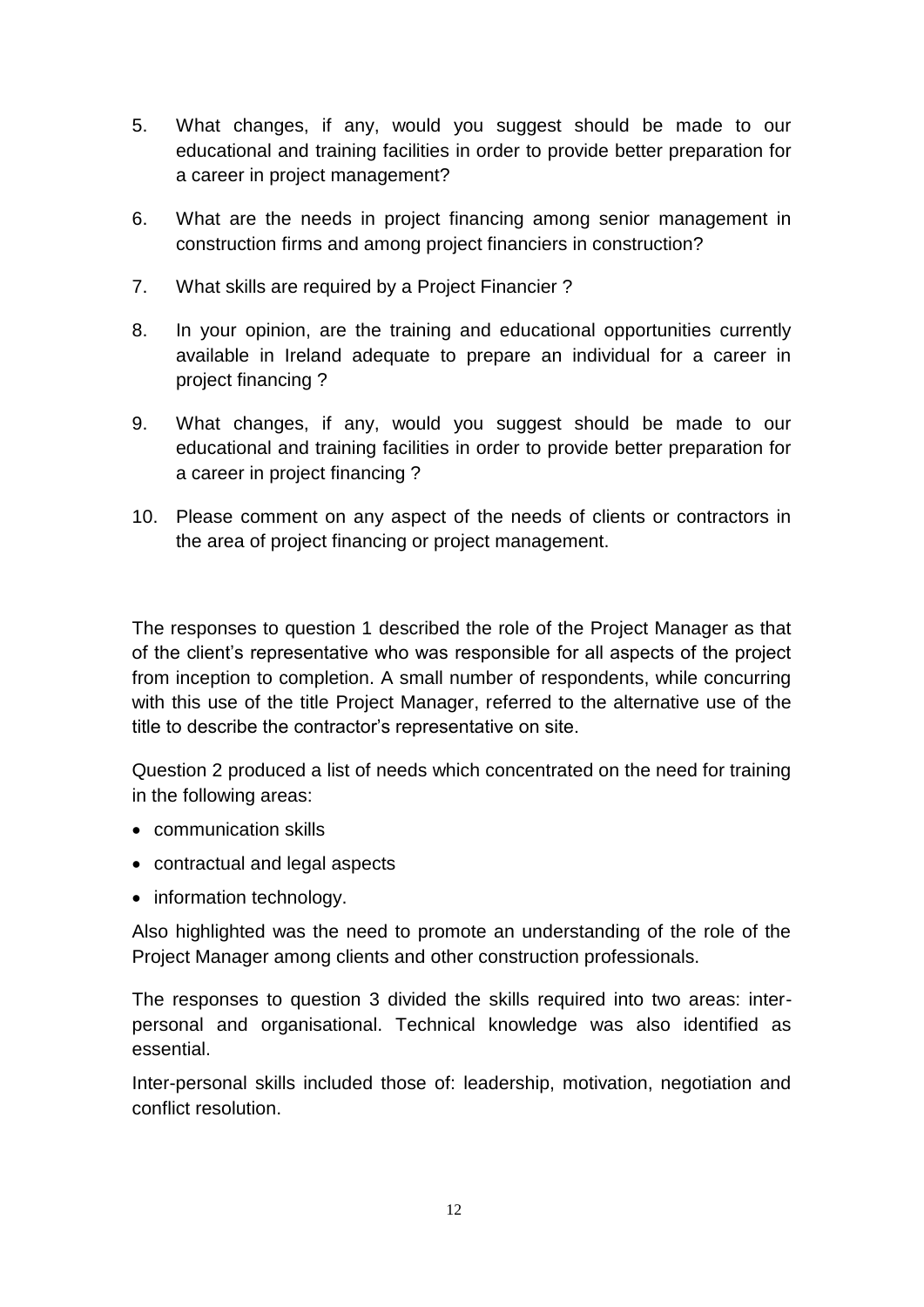Organisational skills included: analysis, planning, monitoring, controlling and decision making.

Technical knowledge included: technical knowledge of the project, contractual knowledge, knowledge of legislation relating to construction (including health and safety legislation), appreciation of all stages of the project and an understanding of the input of each contributing individual or organisation.

Question 4 produced a wide range of responses, split broadly into three categories:- those who were satisfied that the current educational & training opportunities were adequate (20%); those who felt that, while the number of courses currently on offer were of a high standard, they were too few and were not spread sufficiently throughout the country to fulfil the needs of the industry (65%); those who stated that, while they have no particular views on this matter, they are aware of some courses currently on offer (15%).

Of the changes suggested in response to question 5, most respondents referred to the need for interdisciplinary understanding, with those preparing for a career in project management being given an opportunity to experience the work of each of the professions within the industry. Education should include actual project experience and the use of case studies in areas such as partnering and financing to broaden the exposure to a wider range of experience. Recommendations suggested a need for primary and post graduate degrees in construction project management. It was also suggested that training in project management should be carried out using a similar system and to the standards required to achieve the designation of Chartered Engineer. The Institute of Project Management refers to the title Project Management Professional (PMP) which is awarded by the Project Management Institute in America to degree qualified project managers with 4,500 hours professional experience in the field of project management.

Questions 1-5 (inclusive) drew a broad response from those surveyed, suggesting a strong knowledge and understanding of project management. Questions 6-10 (inclusive) however provoked less of a response, suggesting that the respondents were generally less qualified in the field of project financing.

Respondents to question 6 concentrated on the training needs of project financiers. It was stated that construction organisations are not currently focused on such concepts as life cycle costing, with the most experienced not being currently involved beyond the completion of the construction phase of a project. Such involvement would require these organisations to acquire new skills. In the interim, organisations would need to hire the expertise from the financial services industry.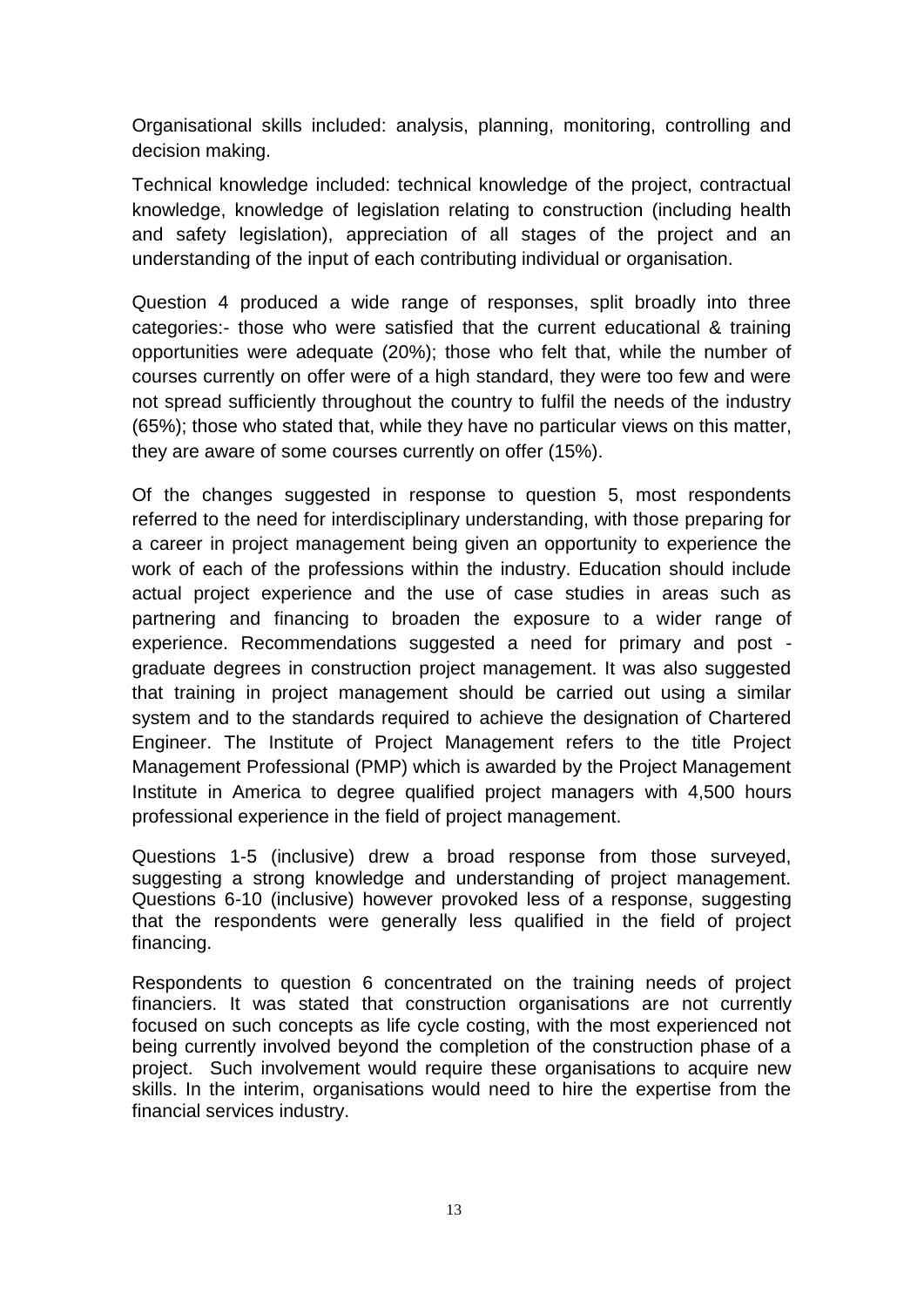In response to question 7, replies fell into two categories:- those who understood a project financier to be a financial expert with experience in the construction industry; and those who understood such an individual to be a construction expert with training in finance. There are differences in the levels of skills which one would expect each of these individuals to possess. The basic necessary skills were identified as:

- ability to communicate confidently with financial institutions
- strong analytical skills in economics and finance
- a thorough understanding of finance in relation to legislation, interest rates, currency exchange rates and taxation
- ability to recognise potentially profitable opportunities
- interpersonal / managerial / communicative skills
- significant budgetary and cost control experience.

In response to question 8, the general consensus was that is an area which is not well served by current educational and training courses. Those involved tend to be either accountants or quantity surveyors who have developed the skills required through experience rather than through formal education or training.

The responses to question 9 reflected the earlier comments in relation to the changes necessary in the area of project management education and training, with suggestions including the need for specialist courses at primary degree and post-graduate level.

General comments (in response to question 10) on project management and project financing in Ireland included:

- the need for cultural change in moving from an adversarial approach in the industry towards a partnership / teamwork approach
- the need to establish the role of project manager as a separate discipline independent of the other professions
- the need to raise client awareness of the benefits of using a professional project manager.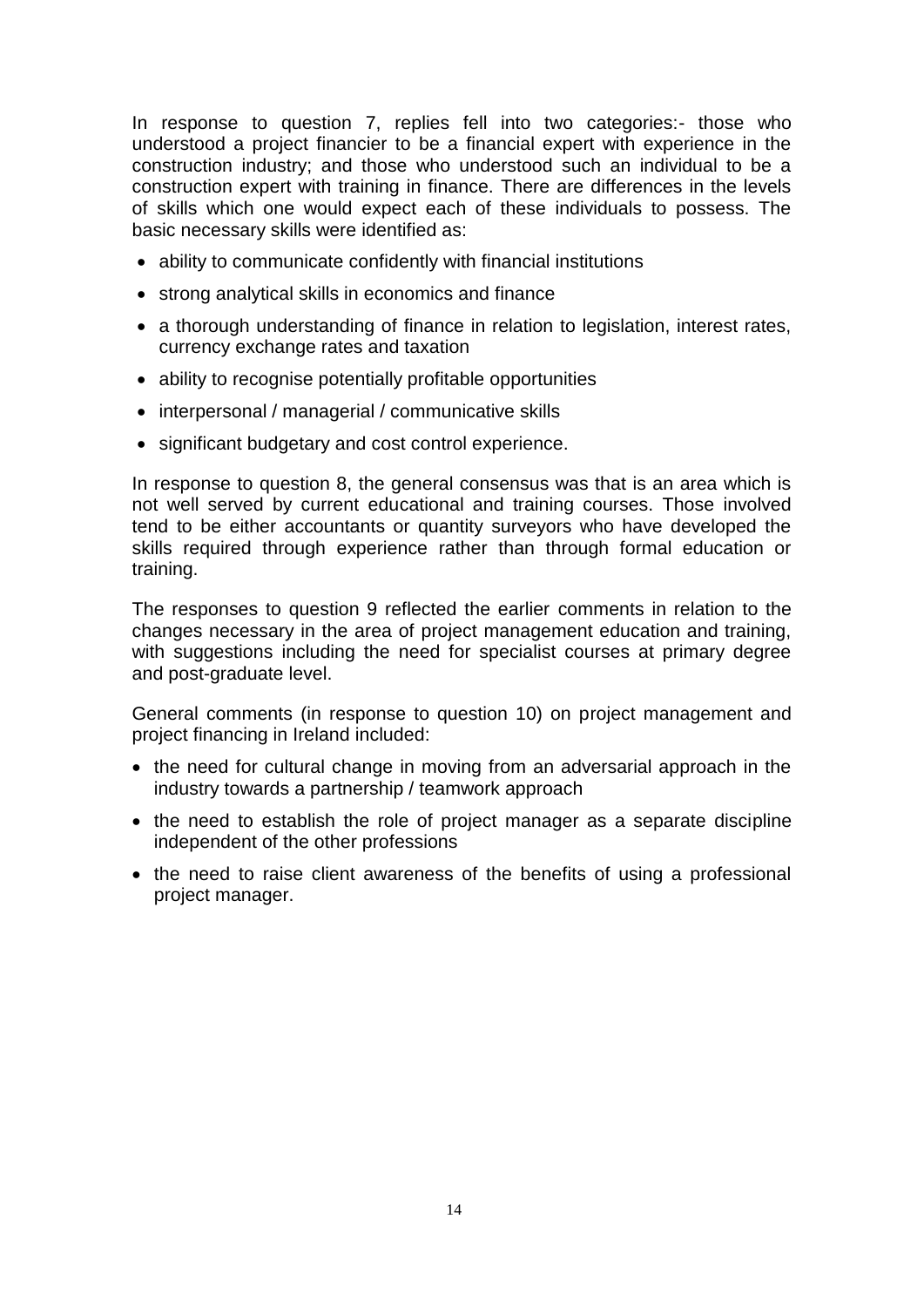### *Conclusions*

- 1. The needs of Irish construction industry in relation to both project management and project financing are concentrated in the area of training.
- 2. There is a lack of awareness of the education and training available in these areas.
- 3. Training in construction project financing is generally perceived as an area where improvement is required.
- 4. There is a generally held view that project managers should possess a broad level of skill and knowledge in all professional construction disciplines rather than be a specialist in just one area.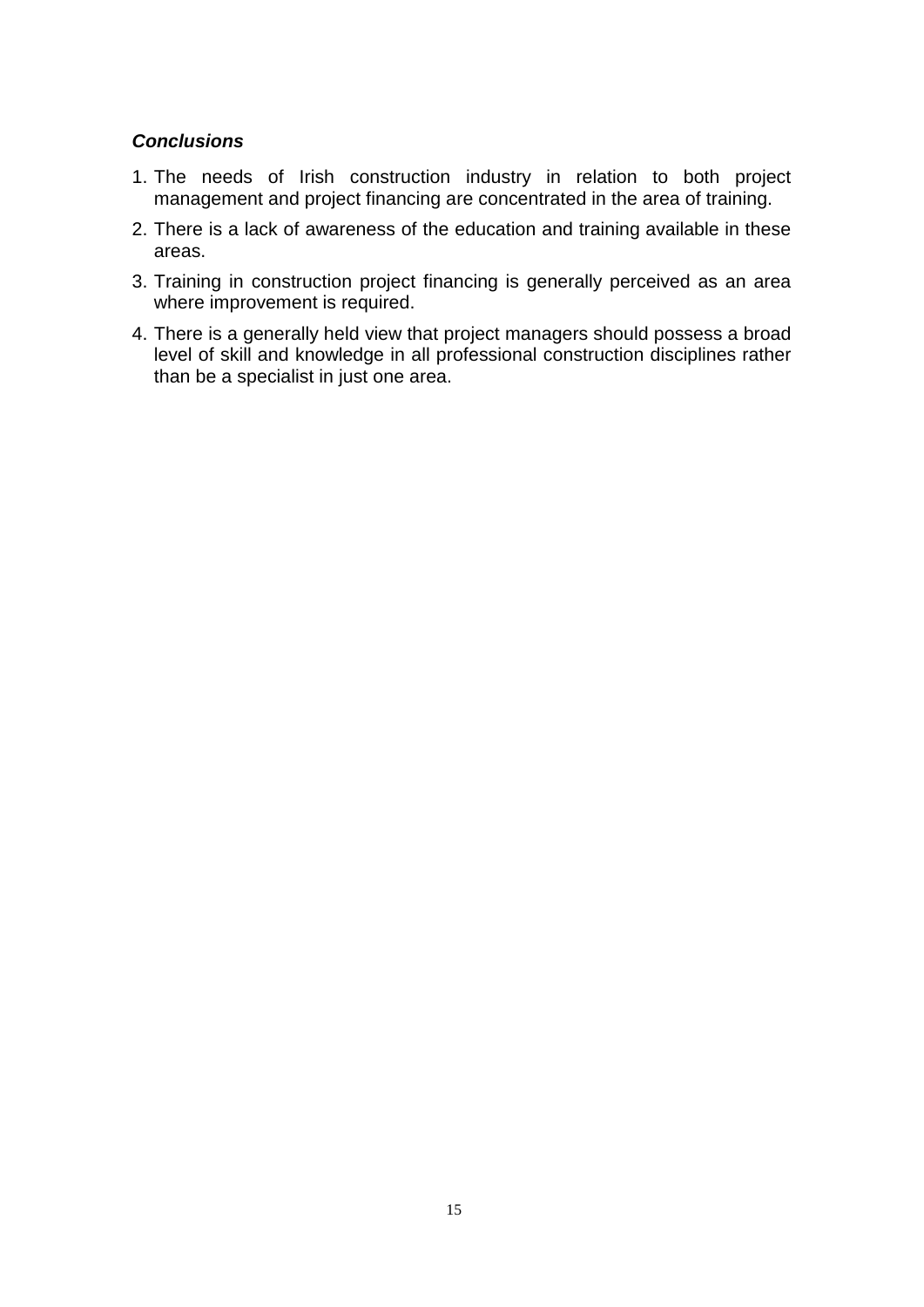# **Section 3**

# *Report on the existing educational and training courses in Ireland, both public and private, on project management and project financing*

# *Introduction*

The provision of courses in project management in Ireland continues to increase as the demand for such courses rises. Due to such demand, the intake on the Trinity College Post Graduate Diploma in Project Management has been increased by 50% in the current year.

Provision of similar courses in project financing is weak, with no course currently available which specifically qualifies individuals in the area of construction project financing. A number of degree courses, however, are available in the area of construction economics and quantity surveying. These courses are generally aimed at the provision of quantity surveyors to the industry. Other financial and accountancy courses are available through the universities, but these do not cater specifically for the needs of the construction industry.

# *Educational & Training Courses*

**Course:** *Post Graduate Diploma in Project Management* **Offered by:** University of Dublin, Trinity College **Duration:** One year. **Aims:** To provide engineers and other suitably qualified graduates with a good appreciation of project management techniques and practice in civil engineering and construction. Further details of this course are contained in Appendix 1, a paper by Dr. T. Orr entitled *Education for Project Management.*

- **Topics**  • Project Management, Planning & Control of Projects
- **Covered:** • Legal Aspects
	- Project Accounting, Budgeting & Cost Control
	- The Computer in Project Control
	- Industrial Relations
	- Health & Safety Regulations
	- Personnel Management
	- Contracts and Tendering Procedures
	- Insurance and Claims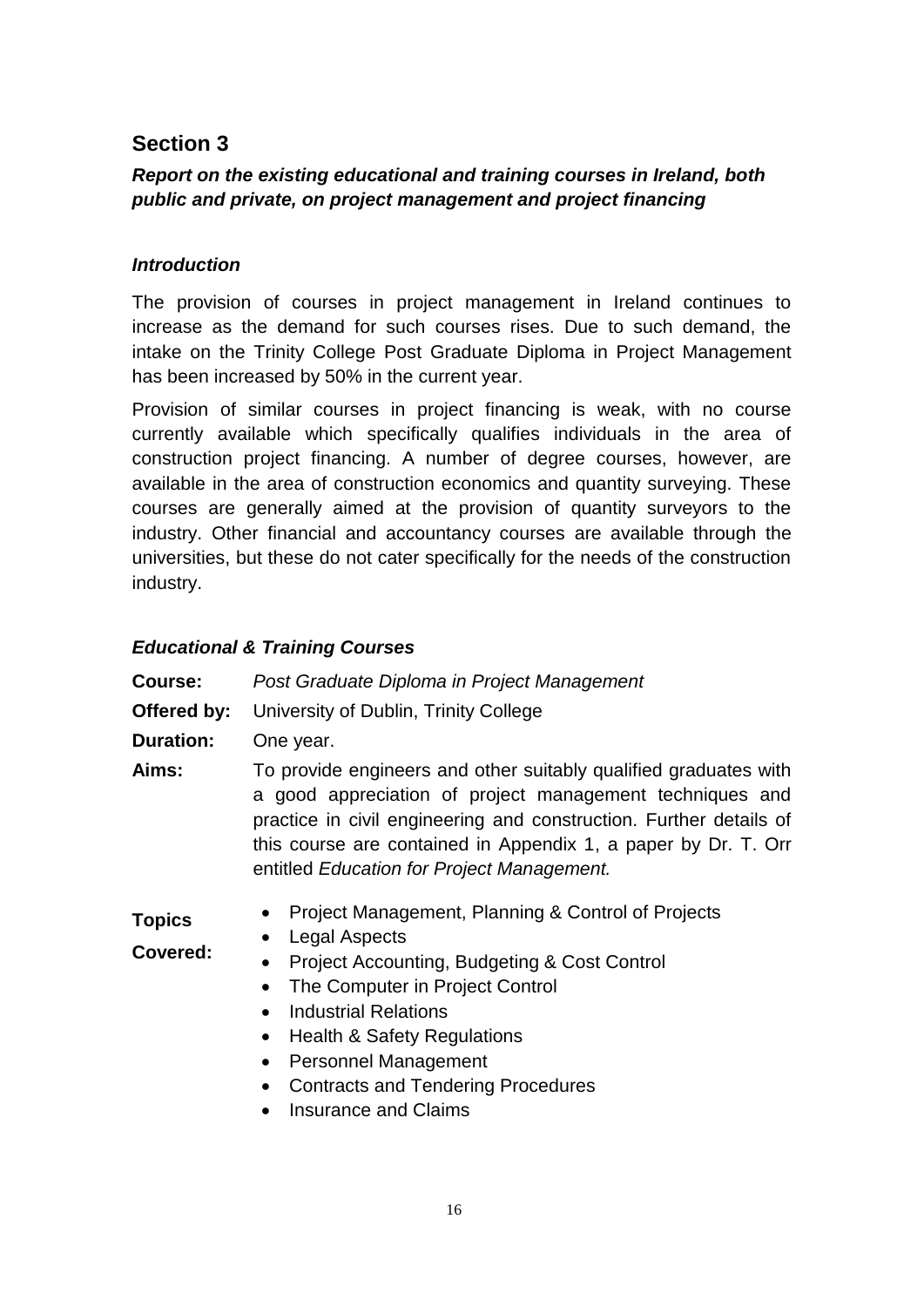- **Course:** *Diploma in Project Management*
- **Offered by:** College of Business, University of Limerick
- **Duration:** The Diploma in Project Management is taught during four semesters over a period of two years. During the course students are set a series of tutor marked assignments which are relevant to issues that occur within a project environment. In Year 2 of the programme, students undertake a project which gives them an opportunity to apply the skills learned during the course.
- **Aims:** To teach the basic principles of good project management and related techniques through the study of eleven theoretical modules and one practical module.

#### **Programme**

#### **Outline: Year 1**

**Semester 1 Semester 2** Introduction to Project Management Communication Skills The Projects Approach Basic Maths for Project Management

#### **Year 2**

**Semester 3 Semester 4** Human Relations and **Behaviour** Quantitative Methods Health and Safety Project Assignment and Report Career Opportunities

General Management **Principles** Planning, Scheduling and **Control** 

Computer Systems and Applications Project Assignment and Report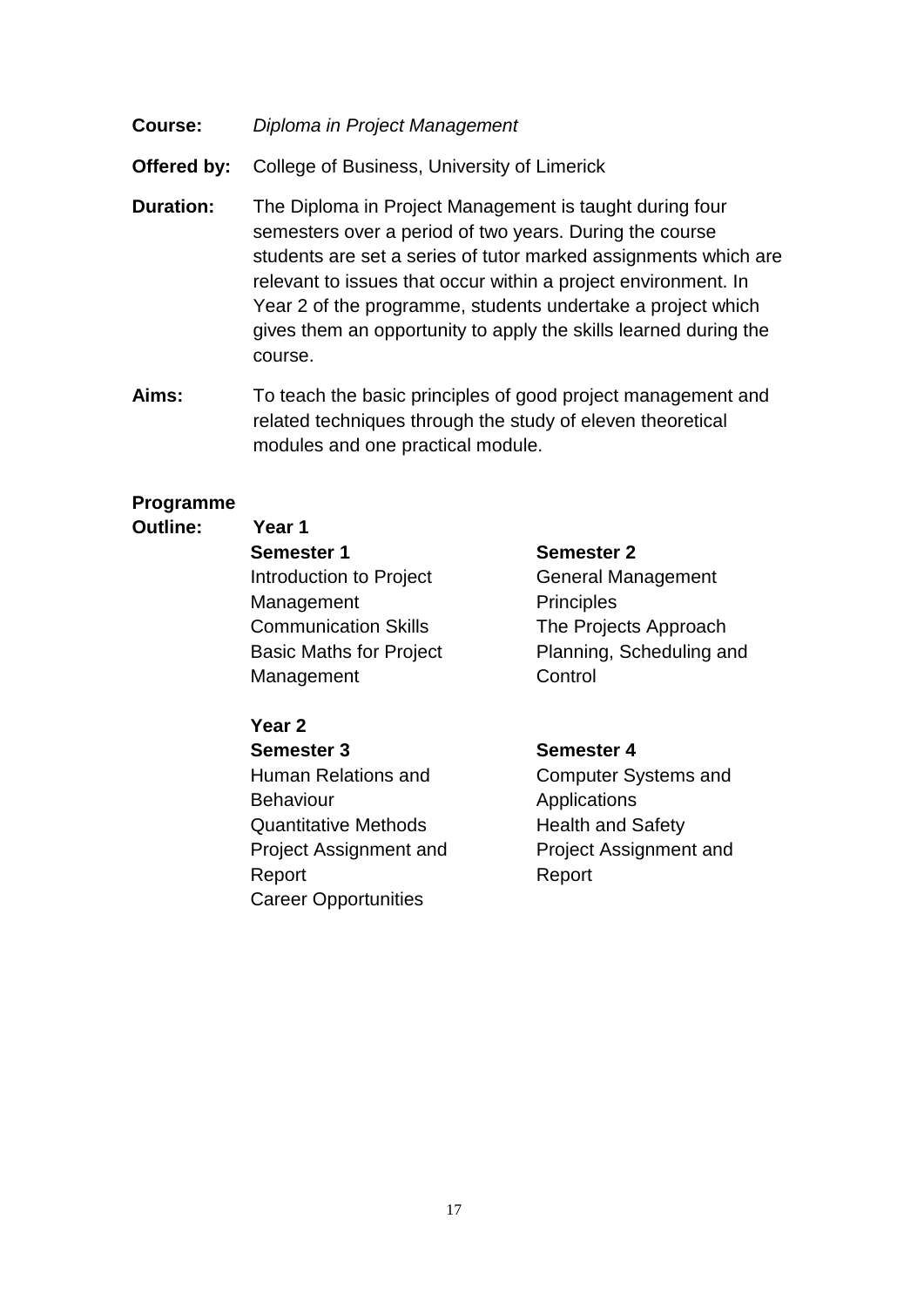- **Course:** *Master's Degree In Project Management*
- **Offered by:** College of Business, University of Limerick
- **Duration:** The Master's degree course in Project Management is part-time and held over four semesters during a continuous two-year academic period. The course commences each year at the end of September and is conducted over two 15 week semesters.
- **Aims:** To prepare Masters' Graduates for career opportunities leading to senior executive positions in private sector companies and public sector organisations, or as managers within a project environment. Other career opportunities available include teaching and research.

#### **Programme**

#### **Outline: Year 1**

| <b>Semester 1</b>                    |
|--------------------------------------|
| Systems Approach: An                 |
| introduction to Project              |
| Management                           |
| Organisations and                    |
| <b>Organisational Behaviour</b>      |
| <b>Information Technology Skills</b> |

#### **Year 2**

**Semester 3 Semester 4** Project Mgt Procedures & Techniques (B) Project Planning & Control (B) Financial Management Human Resource Mgt. Business Economics Accounting Research Project\* Research Project \*

#### **Semester 1 Semester 2**

Management Information **Systems** 

Project Management Procedures & Techniques (A) Project Planning and Control (A) Quantitative Methods Decision Analysis in Projects Research Project\*

Quality Management in **Projects** 

*\* the research project is also worked on by the student during the summer period between the spring semester of year 1 and the autumn semester of year 2.*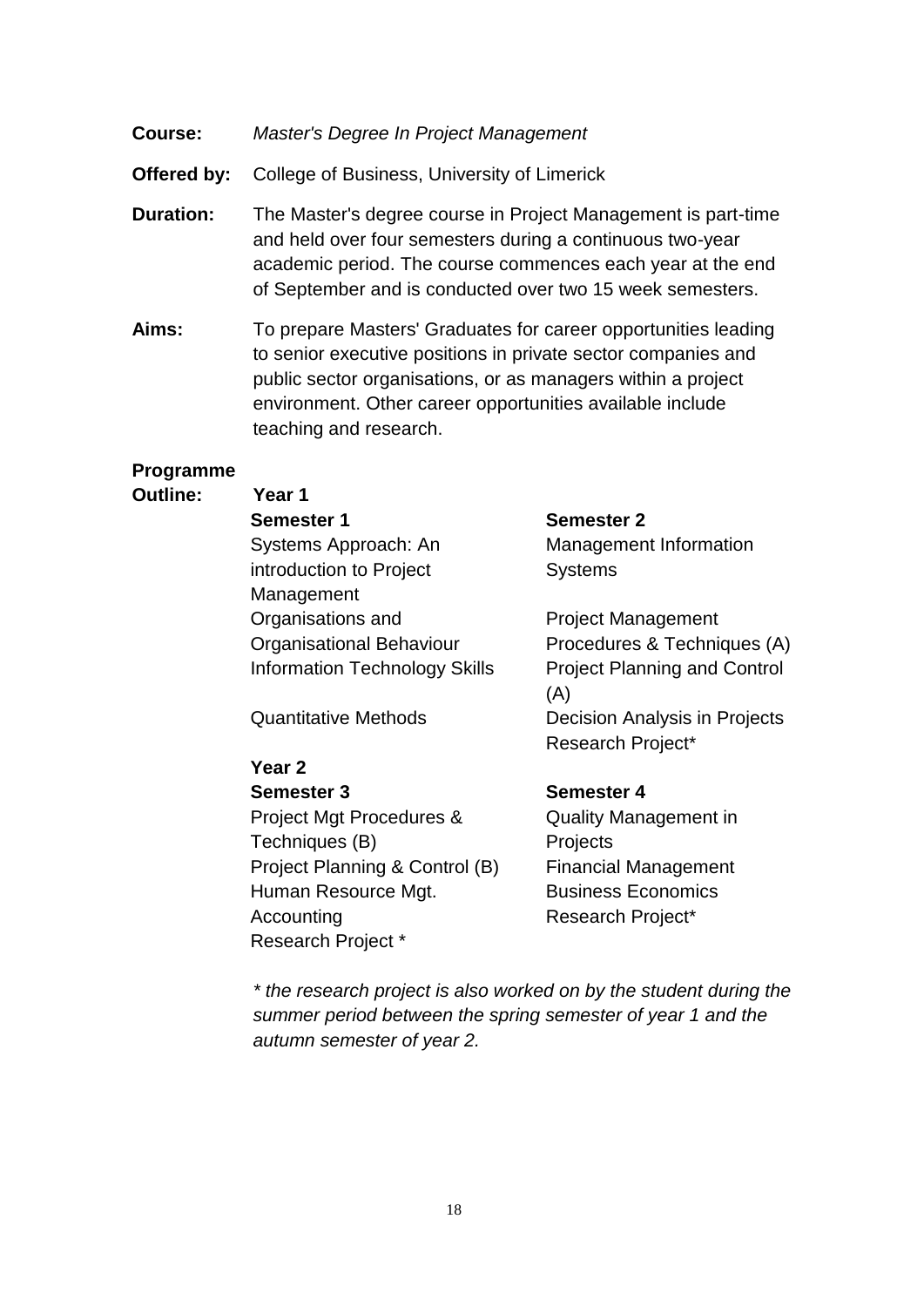- **Course:** *Diploma in Applied Project Management*
- **Offered by:** Institute of Project Management in conjunction with University College Cork
- **Structure:** A modular programme spread over 6 months with participants attending lectures 2 days per month.
- **Aims**: 1. To help organisations of all types enhance their ability to compete by developing project management competency
	- 2. To prepare participants for certification as a Project Management Professional (PMP) through examination by the Project Management Institute (an independent American organisation)

#### **Programme**

### **Content: Project Management Overview**

- Projects and their context, success and failure
- Management by Projects
- Project & Programme Management
- The role of the Project Support Office
- Global Project Management
- Project management information systems

#### **Project Management Body of Knowledge**

- Scope
- Time
- Cost
- Quality
- Risk
- Contract *I* procurement
- Human Resources
- Communications
- Integration

#### **Managing People**

- Project managers and their teams
- Motivation; problem solving and decision making
- Managing multi-disciplinary, cross-functional teams
- Organisational design and managing change
- Power, policies and influence in organisations
- Negotiation and persuasion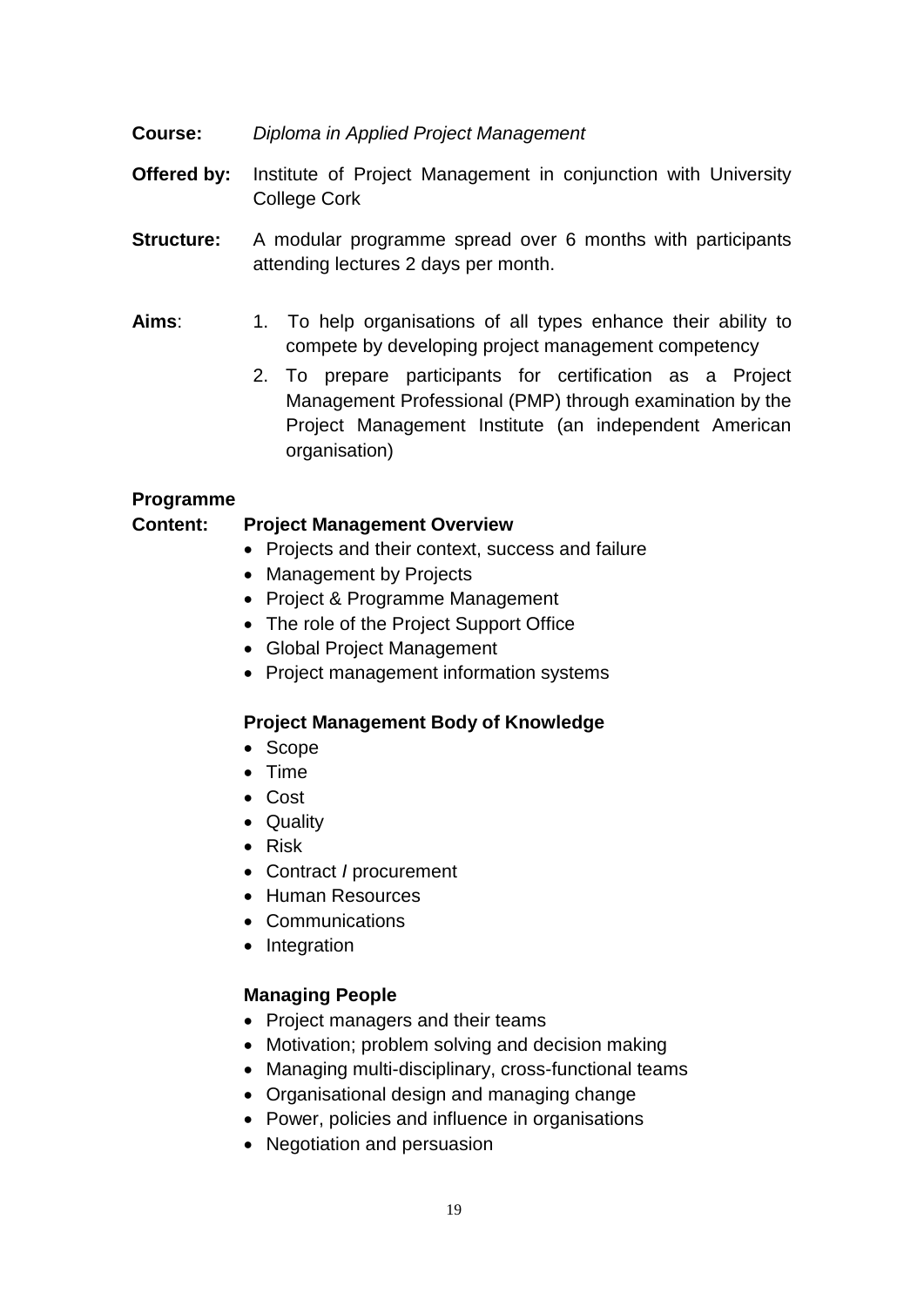### **Managing Strategy**

- Business policy and corporate planning
- Organisations and their environment
- Models and methods in strategy making
- Mission goals
- Competitive analysis; financial appraisal
- Stakeholder management
- Implementing through projects

### **Managing Finance & Contracts**

- Owners and sponsors
- Investment appraisal, risk, raising finance
- Partners & consortia, supporters, suppliers and contractors
- Tenders, contracts

#### **Consolidation**

- Inter-modular case studies
- Project preparation & presentation
- Multiple-choice written examination
- **Course:** *BSc Degree in Construction Management*
- **Offered by:** Waterford Institute of Technology
- **Duration:** Four years.
- **Aims:** To prepare graduates for a career path in management of construction projects, construction product manufacturing facilities, property development, facilities management and in general business.
- **Subjects:** Management Studies Project
	- Construction Economics Construction Heritage
	- Finance, Marketing and Law Mathematics and
	-
	- Design of Structures Materials
	- Geotechnics **. Services**
	-
	- Construction Technology
	- Computers are used extensively in all subject areas.
- 
- **Computers**
- 
- 
- Site Surveying **Calculation Control** European Language
	- In Year 3, the first term is at the college followed by industrial placement from February to September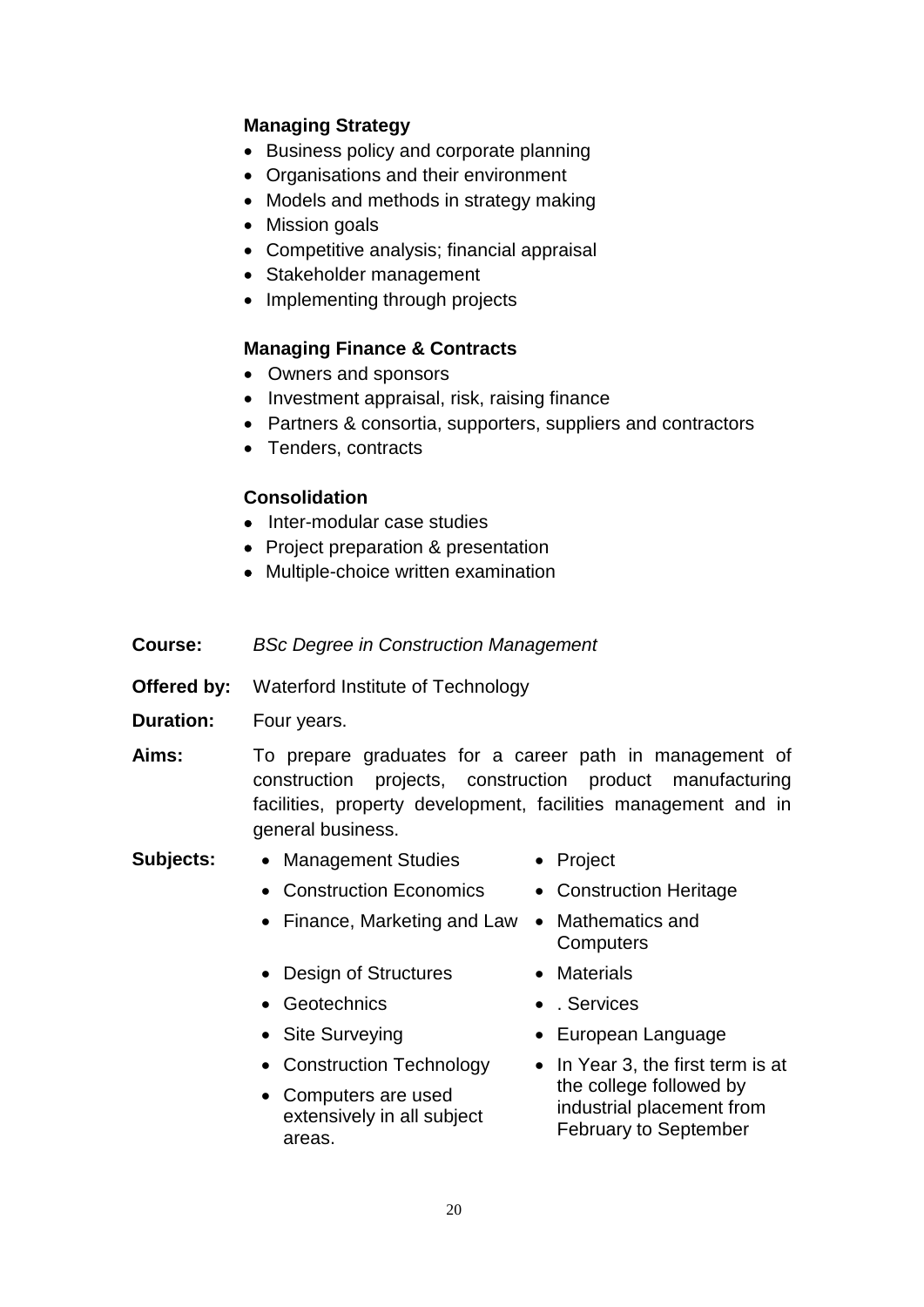**Course:** *MSc Degree in European Construction Management*

- **Offered by:** Waterford Institute of Technology jointly with the other three members of the ECMN, European Construction Management Network: ESIGEC, University de Savoie, Chambry, France, Fachhochschule, Karlsruhe, Germany, and The Nottingham Trent University, UK.
- **Duration:** One year.
- **Aims:** To educate managers for the EU construction industries by facilitating mobility within the EU's Single European Market, and by developing knowledge, skills and attitudes with regard to construction, business, culture and language.

The acquisition of the necessary range of abilities to capitalise upon future in-service experience and training, and the development of the abilities and personal attributes which will be required by future managers of European construction firms.

# **Subjects:**

- Management of Projects
- International Management
- Human Resource Management
- International Economics, Finance, Marketing
- Technological Studies
- European Construction Law
- European Social/Cultural/Political Studies
- Dissertation OR Industrial Project
- French OR German (incl. one month intensive course)

# *Conclusion*

At undergraduate level, project management is also taught in many Irish Universities and Institutes of Technology, as part of their civil engineering and architecture courses. A degree course in building, engineering and management is offered by the University of Ulster, as is a Master's Degree in Project Management.

Availability of training in Project Management in Ireland appears to be growing to match the current demand. There is, however, a shortage of specialist training courses in the area of project financing.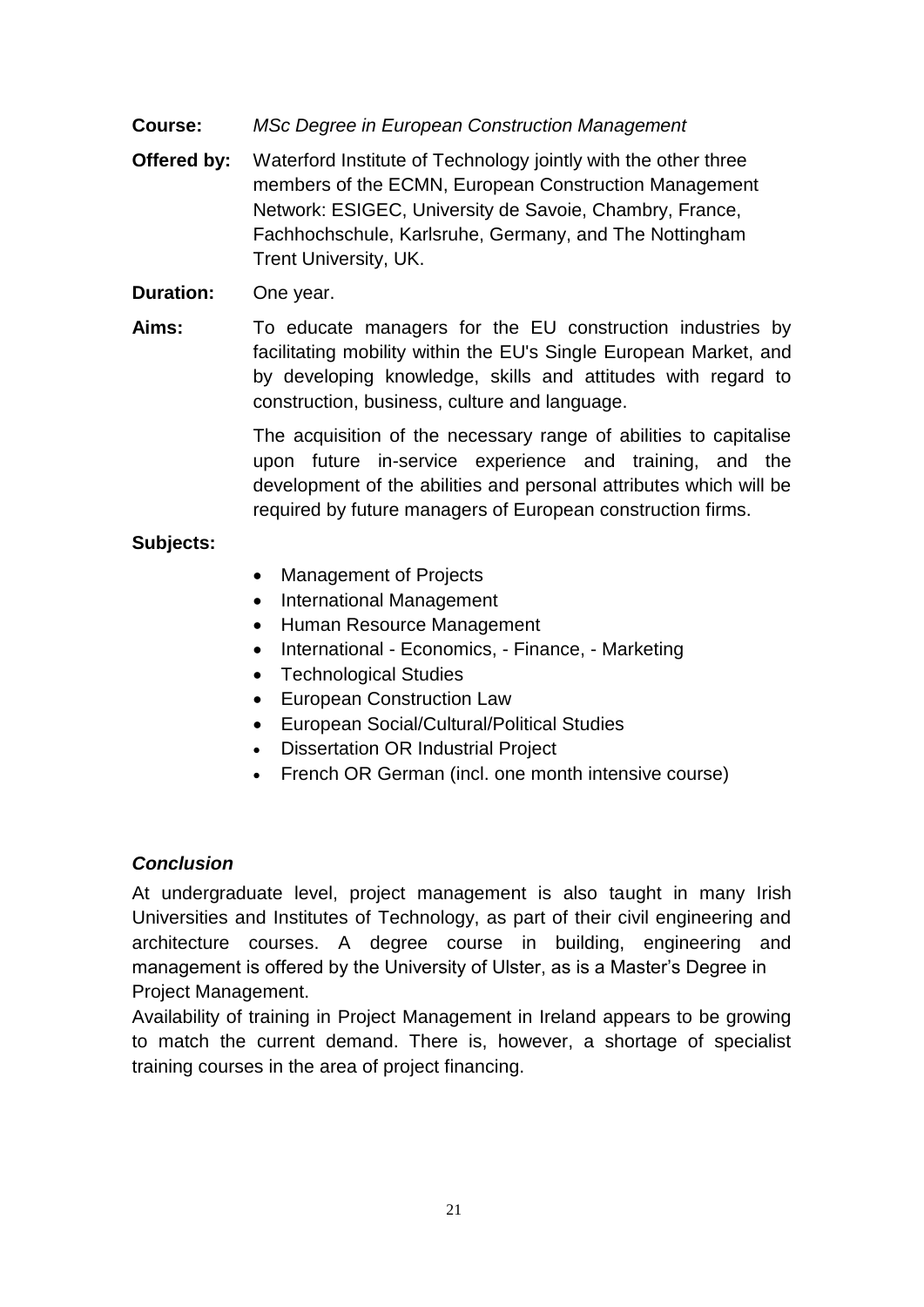# **Conclusion**

- 1. Irelands construction industry is experiencing a period of expansion unparalleled in its history. A significant driver of this growth has been the funding provided under the EU Structural and Cohesion Funds. As the economy strengthens, Ireland is loosing its status as one of the EU's poorer nations and will not qualify for the same levels of EU funding in the future. Ireland's infrastructure is still not up to EU standards and it is obvious that new funding options must now be investigated. One such option is Public Private Partnerships (PPP). To become involved in PPP, a construction company must develop skills in long term project management and project financing.
- 2. Those providing courses in project management have responded to the demand by developing several courses of differing levels in many locations across the country. Knowledge of all of these courses however is not widespread, as those surveyed, (as recorded in Section 2) commented regularly on some of the better known courses while displaying no knowledge of the others.
- 3. The provision of training courses in project financing is insufficient, according to those surveyed. Indeed while researching the availability of training courses in this area, the authors were unsuccessful in their search for a course which would provide the training necessary for a career in project financing on PPP projects. The development of such a course is recommended.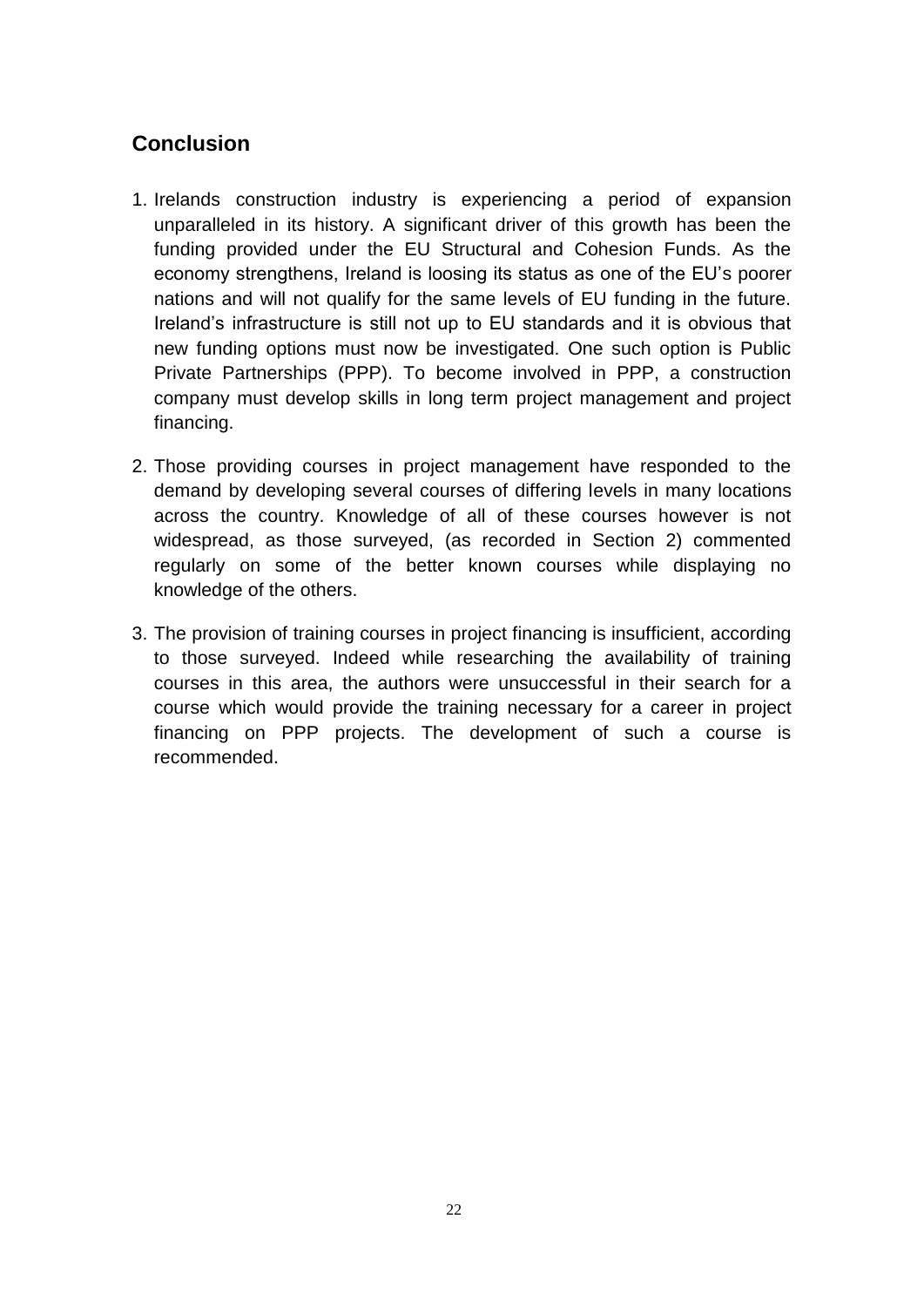# **Appendix 1**

#### *Education for Project Management*

Trevor L. L. Orr, Trinity College, Dublin University

#### **1. Introduction**

The concept of project management as a separate discipline has developed throughout the world during the last twenty years. Prior to 1970 the term project management was little used whereas today project management has matured and is now recognised as an important discipline and a distinct profession within construction and one which needs to be included as part of the education of those working in management capacities in this industry.

#### **2. Courses in Project Management**

To meet the need for education in project management, new courses on this subject have been established in many universities and institutions throughout the world. The first project management course in Ireland was the part-time postgraduate diploma course in Trinity College, started in 1977. An MSc course in general project management, including construction, has recently been started by the College of Business at the University of Limerick.

At the undergraduate level, project management is now taught as part of most civil engineering degree courses, including that at Trinity College. A four year degree course in construction management was started at Waterford RTC in 1987. A degree course in building, engineering and management is offered by the University of Ulster. Other courses in construction management are offered by the Institutes of Technology in Galway and Limerick, and the DIT Bolton Street, offers courses leading to membership of the Chartered Institute of Building (CIOB).

Apart from the universities and colleges, various other organisations, such as the Institute of Project Management, are now offering courses in project management.

#### **3. Kinds of Learning**

Before considering the specific subject of education for project management, it is helpful to examine the different kinds of learning that are involved in education. The following kinds of learning can be distinguished: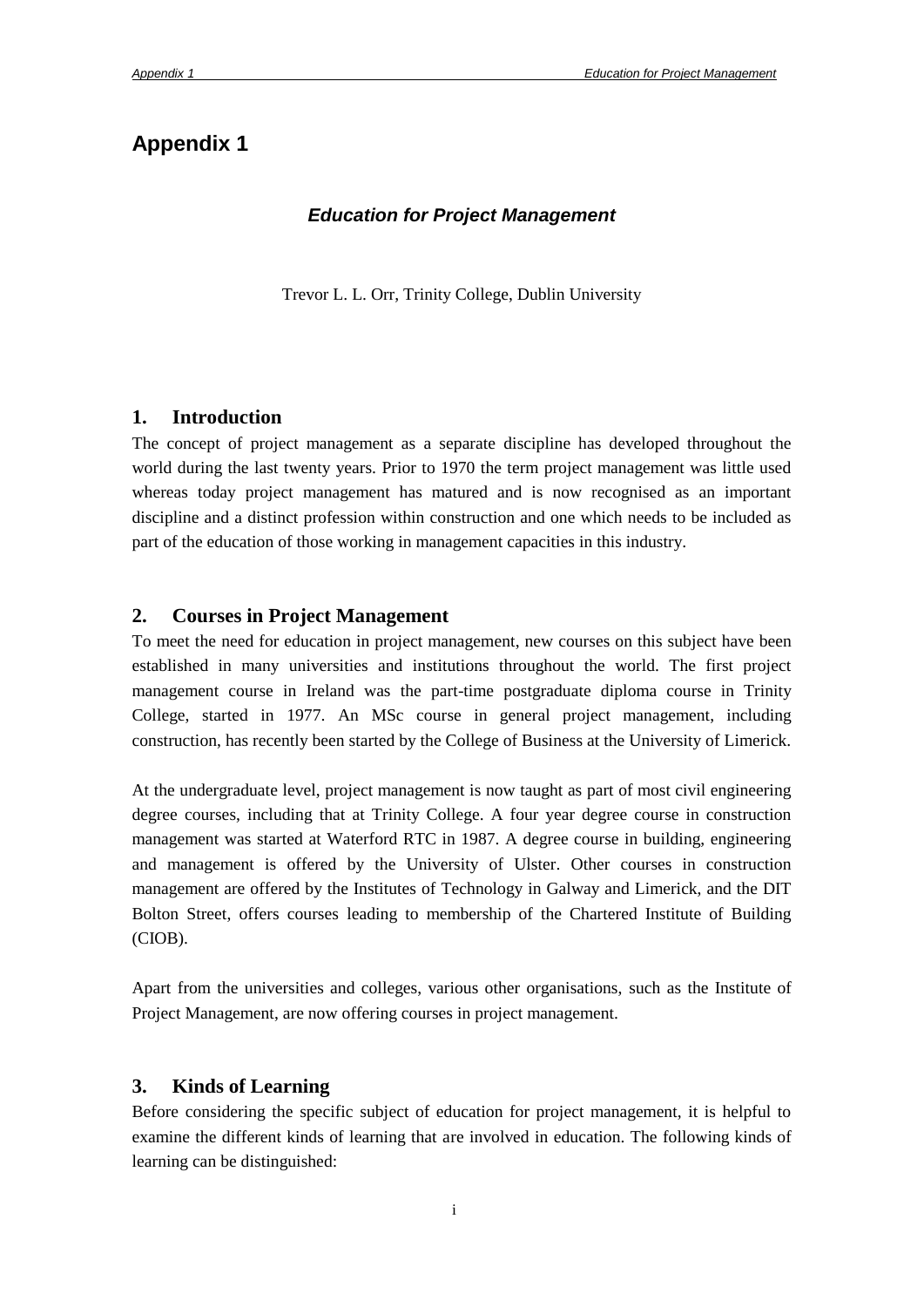- Skills The ability to do specific tasks without necessarily being able to understand the process by which one does them. Examples of such skills include speaking, writing, computing and performing routine tests.
- Knowledge This is information that has been memorised and can be recalled in answer to a question. Some understanding is helpful as it is difficult to memorise meaningless material.
- Understanding This is the learning of the concepts and is a deeper type of learning than the learning of skills or knowledge. Understanding is essential in order to solve new problems and apply knowledge in new situations.
- Personal qualities These are attitudes and values, such as motivation, enthusiasm, inquisitiveness, independence and breadth of outlook.

All courses aim to provide these different kinds of learning in varying proportions depending on the nature of the course and the educational objectives. Undergraduate university courses are concerned with all these kinds of learning to provide a good education leading to a first degree. However, whereas university teachers generally emphasise the understanding aspects of their courses, often students will try to focus on the memorization of information in order to pass examinations.

A different type of course is the continuing education or updating course, such as the part-time diploma course in project management at Trinity College. This course is mostly concerned with providing knowledge and understanding although there is some teaching of skills, such as computing skills, and some development of personal skills is encouraged by the lecturers through the quality of their presentations and through relating their practical experiences.

#### **4. Requirements for Project Management**

In order to identify what courses offering education for project management should contain, it is worth examining the main characteristics of construction projects which are:

- New projects are constantly being undertaken and these are always prototypes in new locations with fluctuating levels and types of work.
- They normally require a relatively long time from conception to completion
- The construction phase is often conducted on a site remote from the contractor's main office
- Each construction project is unique and the inherent risks are higher than in other industries
- For each project a new team of workers at all levels is brought together for a limited period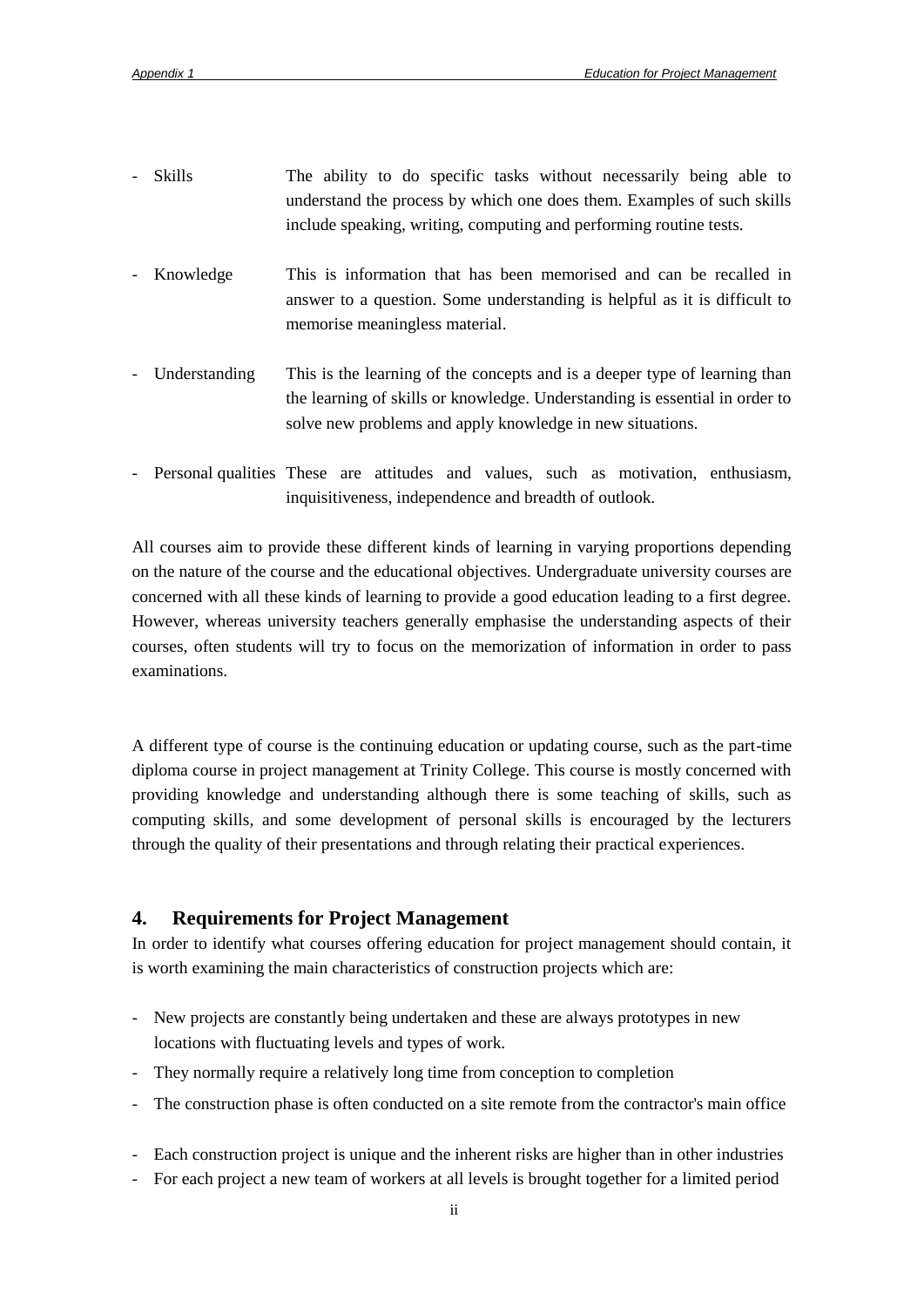to carry out the work.

These particular characteristics of construction projects, are in addition to the other characteristics found in projects in most other industries and need to be addressed in courses providing education for project management. The main qualifications and skills required by project managers in the construction industry are:

- technical expertise
- management expertise
- business expertise
- communication capabilities
- leadership skills

Undergraduate courses tend to concentrate on the teaching of technical expertise. There is some introduction to management and business subjects on civil engineering undergraduate courses but these subjects are not covered in depth. It is felt that the relevance of these subjects is more appropriate at a postgraduate stage, particularly on a part-time continuing education type of course where the student can readily relate the material to his work experience.

#### **5. TCD Project Management Course**

The information sheet for the Trinity College diploma course in Project Management states that "the aim of the course is to provide engineers and other suitably qualified graduates with a good appreciation and understanding of project management techniques in civil engineering and construction". Therefore, in the case of this course, it is an entry requirement that all the applicants already have the technical expertise required to be project managers. Hence, assuming the students have the technical expertise, the lecture programme concentrates on the teaching of management and business expertise with course modules on:

- project management and control in construction
- legal aspects of project management
- industrial relations
- insurances and claims
- tendering and contract procedures
- project accounting
- project budgeting and cost control
- the computer in project management

All of these modules are presented in the form of lectures, many with detailed handouts, with the emphasis on teaching knowledge and understanding. The only module where there is teaching of skills is on the computer module where students are given an opportunity to use project management related packages. Apart from the advantage of teaching computer skills, this module allows practical problem solving exercises to be carried out which enable the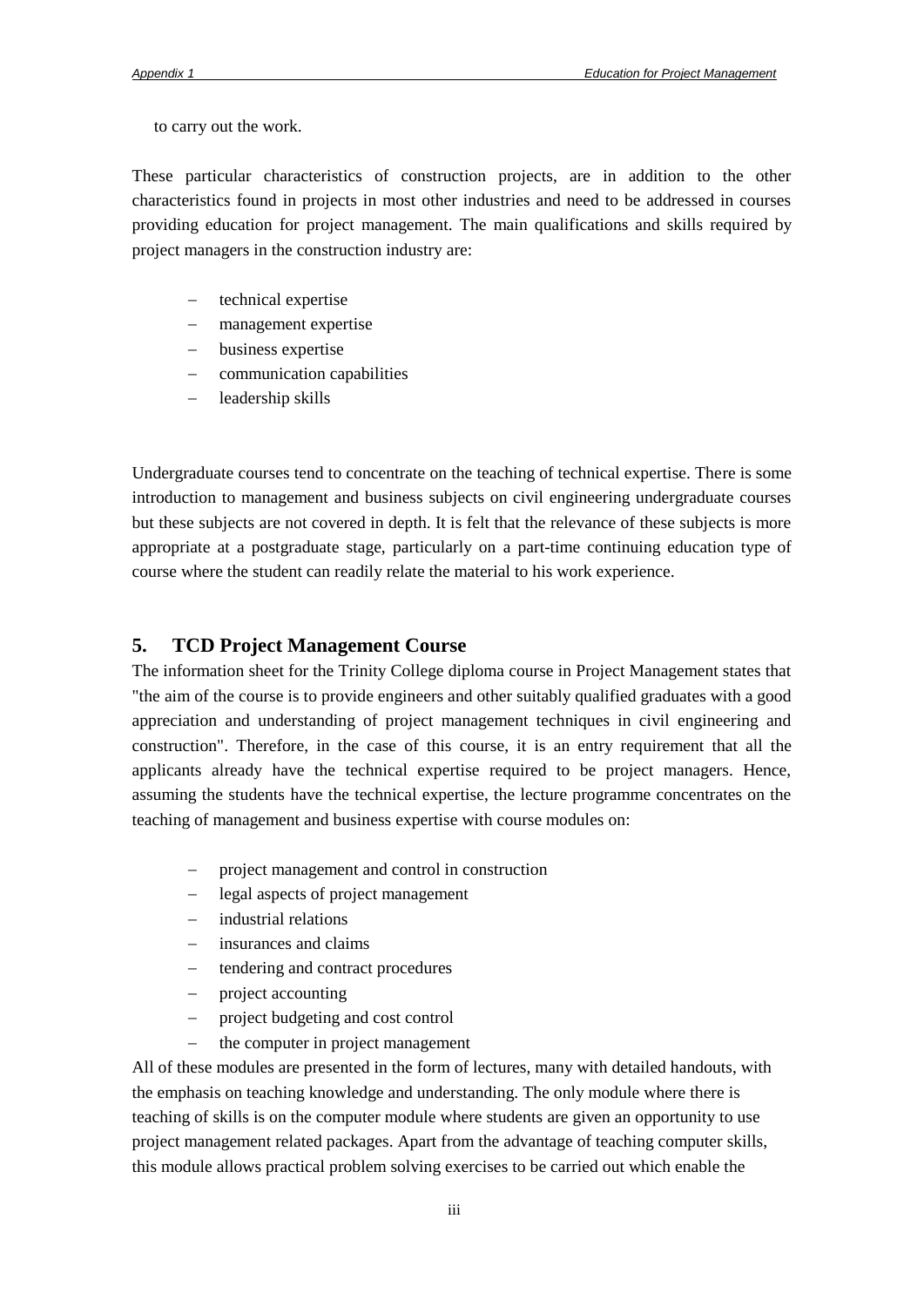students to apply their knowledge and to assess their understanding of different aspects of project management.

The teaching of communication capabilities is not given much emphasis in the Trinity College part-time diploma course, although discussion during the lectures and the questioning of the lecturers is encouraged. Proposals for the inclusion of a written project as part of the course have received serious consideration. However, so far a project has not been included because of the practical difficulties in organising and supervising such a project.

The fifth qualification required for a project manager, leadership skills, is probably the most important for a successful project manager. Leadership skills are not taught formally on the Trinity College diploma course although the development of expertise in the management and business areas together with relevant technical expertise and on-the-job experience lay a sure foundation for the acquiring of leadership skills.

#### **6. Development of the TCD Project Management Course**

The Project Management diploma course at Trinity College started in 1977/78 with 23 students. It has been held every year since then with the number of students varying from a minimum of 16 in 1979/80 to a maximum of 61 in the current year as shown in Figure 1. The total number of students who have enrolled for this course is now 658*.* The variation in student numbers over the years partly reflects the peaks and troughs in the construction industry. This is shown in Figure 2 by the graphs of the total construction industry output between 1980 and 1997 plotted beside the graph of the number of students on the course since it started. The lowest construction industry output during this period occurred in1988 which was also a year with a low number of students enrolled. The high numbers between 1989 and 1993 were due to the



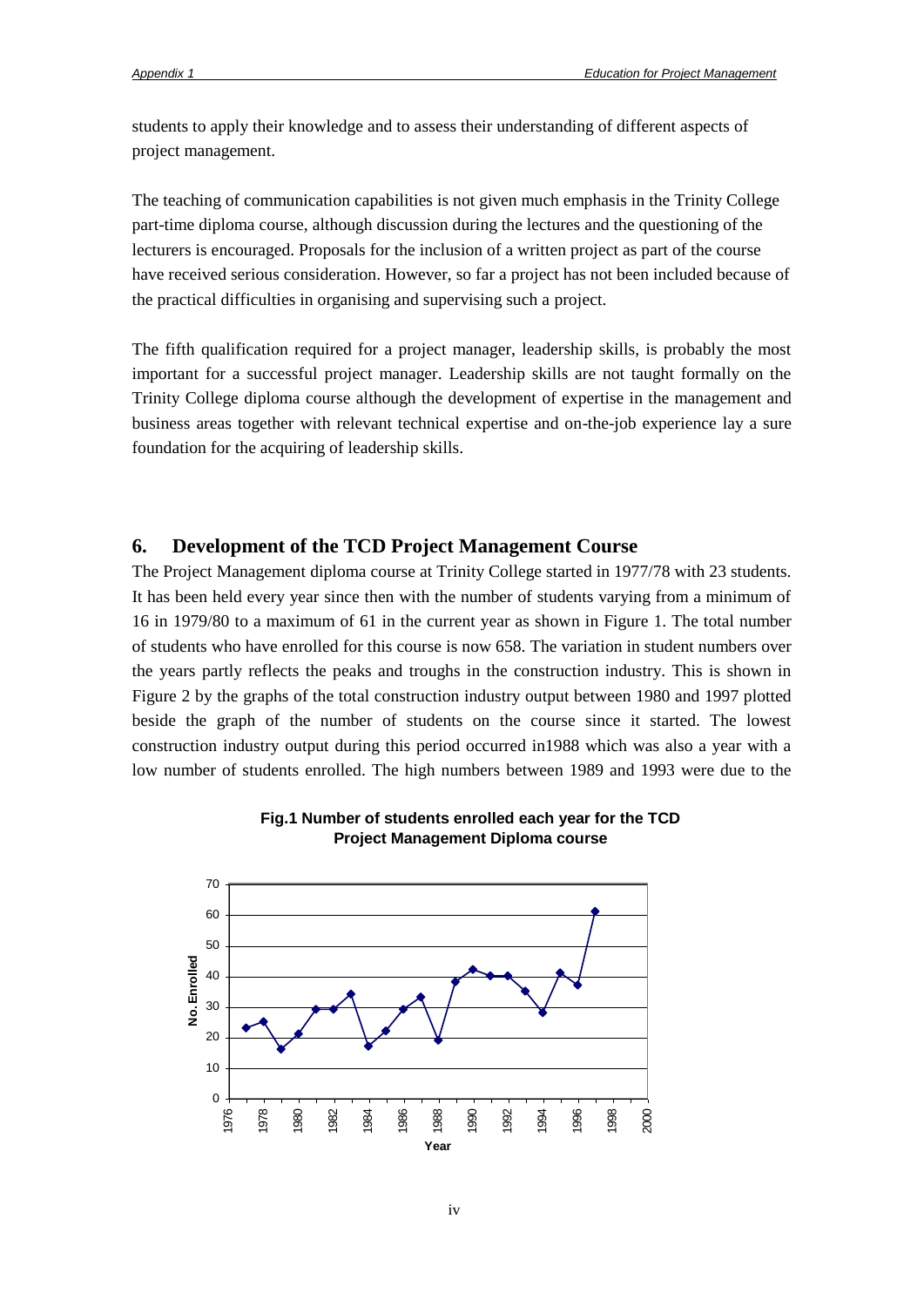expansion of the construction industry but was also due to the course receiving support from the European Social Fund (ESF) under the Advanced Technical Skills Programme. This support resulted in the maximum number of students at that time being enrolled during the years 1989 to 1992 and waiting lists being established. The ESF support was discontinued in 1994 and the consequence of this was a temporary drop in the number of students enrolled to 28 during the academic year 1995/95. However, since 1994 the construction industry output has grown rapidly and, as a consequence, there has been a great increase in the numbers applying for places on the course As a result of this demand the number of places on the course was increased by 50% in September 1997.



### **Fig. 2 Comparison between construction industry output and the number of students enrolled on the TCD Project Management Diploma**

The Project Management diploma course was initially developed from an existing diploma course called Management for Engineers and Scientists established in 1972 for engineers working mainly in manufacturing industries. For this reason the Project Management course at the start was very broadly based and not particularly focussed on the construction industry. In 1985, T. Orr was appointed director of the course and a number of changes were made to the course structure to orientate it closer to the construction industry. For example, new modules were introduced on:

- tendering and contract procedures,
- insurance and claims,
- budgeting and cost control.

To maintain the success and standards of the course, a questionnaire survey of the students is carried out at the end of each year. The students are asked in this questionnaire to comment on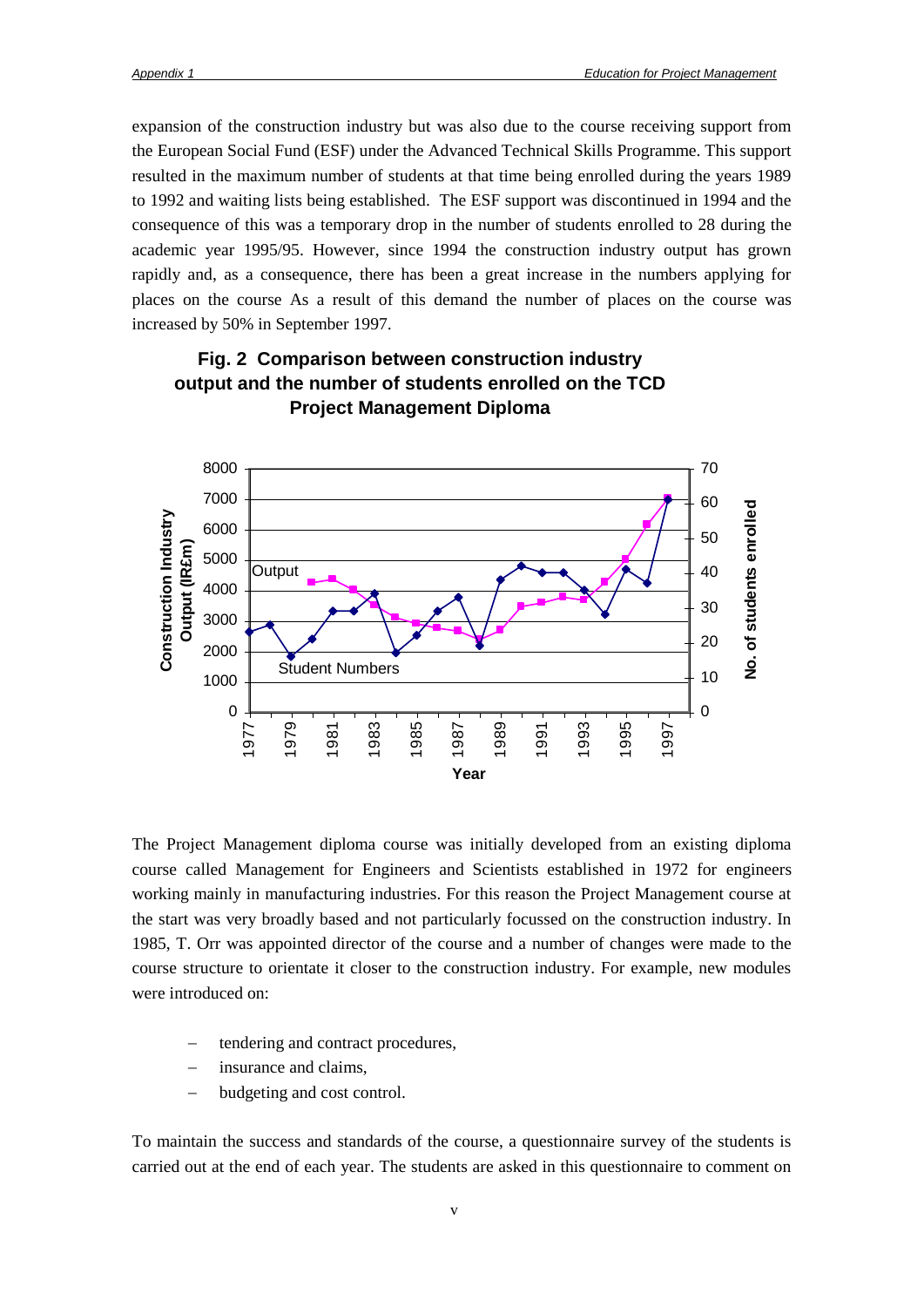their degree of satisfaction with the course, the quality of the course content and the performance of the lecturers. They are also asked to suggest changes to improve the course. The results of the survey are studied by the course director and the lecturers and action is taken as necessary to improve the course and overcome any shortcomings or problems identified by the students. Generally the results of the survey show a very high degree of satisfaction with the course.

#### **7. Future Developments**

The discipline of project management has emerged during the past twenty years as a result of and in response to great changes that have been taking place in the world, both in the ways we conduct our lives and carry out our work. The way society is organised has changed dramatically and this has coincided with amazing developments in information technology and communications. No longer are we a small and relatively closed society. Instead, with these technological developments and the removal of trade barriers in Europe, all our activities, including the way construction projects are managed, are now carried out at a very different level and pace than was formerly the case. The consequence of these developments is that educational courses, such as the project management diploma course, need to be continually reviewed and updated. The questionnaire survey is one way of discovering how the course should be modified to accommodate new developments. Some changes that might be introduced in the future include more emphasis on:

- project management in the context of the Single European Market
- quality assurance
- contract law.

Another development that is likely to occur in the near future, availing of EC funding under the ERASMUS programme, is the start of new courses in project management with a European dimension to prepare graduates for work in the construction industry of the Single European Market. These courses will involve close collaboration between Irish universities or colleges and other European universities. It is likely that these courses will require students to travel abroad to other European countries for part of their studies and there maybe. also be an interchange of teaching staff.

#### **8. Reasons for Attending Courses in Project Management**

There are a number of reasons why people attend postgraduate, continuing education courses in project management. The first reason is because, as a result of all the changes that have taken place and are continuing to take place in society and in the construction industry, much of the information received by students in their undergraduate courses is soon either out-of-date or forgotten. Consequently all those working in the industry, and indeed also those working in the